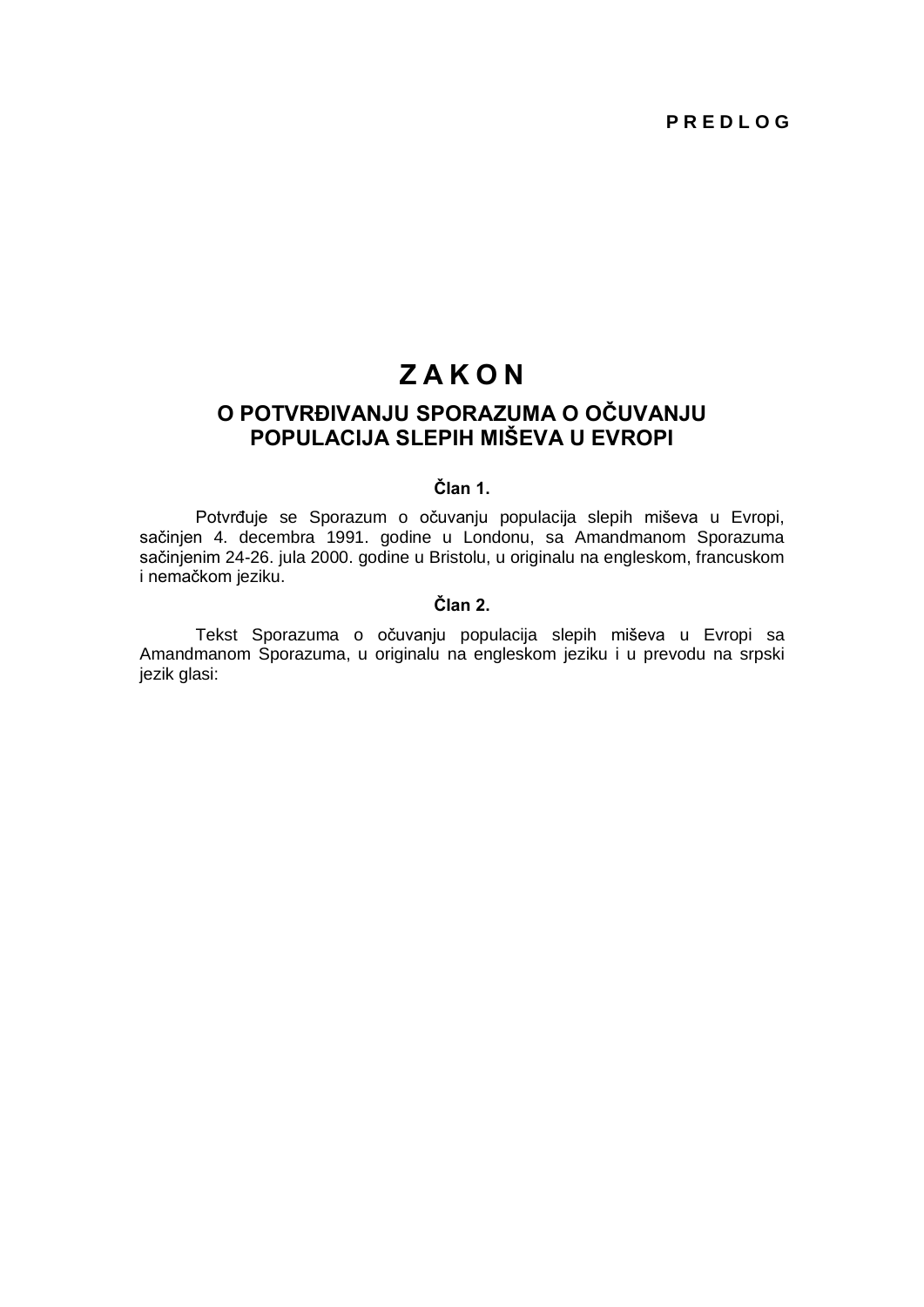### **AGREEMENT**

### **ON THE CONSERVATION OF BATS IN EUROPE**

The Contracting Parties

Recalling the Convention on the Conservation of Migratory Species of Wild Animals opened for signature in Bonn on 23 June 1979;

Recognising the unfavourable conservation status of bats in Europe and non-European Range States and in particular the serious threat to them from habitat degradation, disturbance of roosting sites and certain pesticides;

Conscious that the threats facing bats in Europe and non-European Range States are common to both migratory and nonmigratory species and that roosts are often shared by migratory and non-migratory species;

Recalling that the first meeting of the Conference of the Parties to the Convention on the Conservation of Migratory Species of Wild Animals held in Bonn in October 1985 agreed to add European species of CHIROPTERA (Rhinolophidae and Vespertilionidae) to Appendix I1 of the Convention and instructed the Secretariat of the Convention to take appropriate measures to develop an Agreement for these species;

Convinced that the conclusion of an Agreement for these species would greatly benefit the conservation of bats in Europe;

Have agreed as follows:

# **ARTICI F I**

#### **Scope and Interpretation**

For the purposes of this Agreement:

(a) "Convention" means the Convention on the Conservation of Migratory Species of Wild Animals (Bonn 1979);

(b) "Bats" means European populations of CHIROPTERA (Rhinolophidae and Vespertilionidae) occurring in Europe and non-European Range States;

(c) "Range State" means any State (whether or not it is a Party to the Convention) that exercises jurisdiction over any part of the range of a species covered by this Agreement;

(d) "Regional Economic Integration Organisation" means an organisation constituted by sovereign States to which this Agreement applies and which has competence in respect of matters covered by this Agreement and has been duly authorised, in accordance with its internal procedures, to sign, ratify, accept, approve or accede to it;

(e) "Parties" means, unless the context otherwise indicates, Parties to this Agreement;

(f) "In Europe" means the continent of Europe.

# **ARTICLE II**

#### **General Provisions**

1. This Agreanent is an AGREEMENT within the meaning of paragraph 3 of Article IV of the Convention.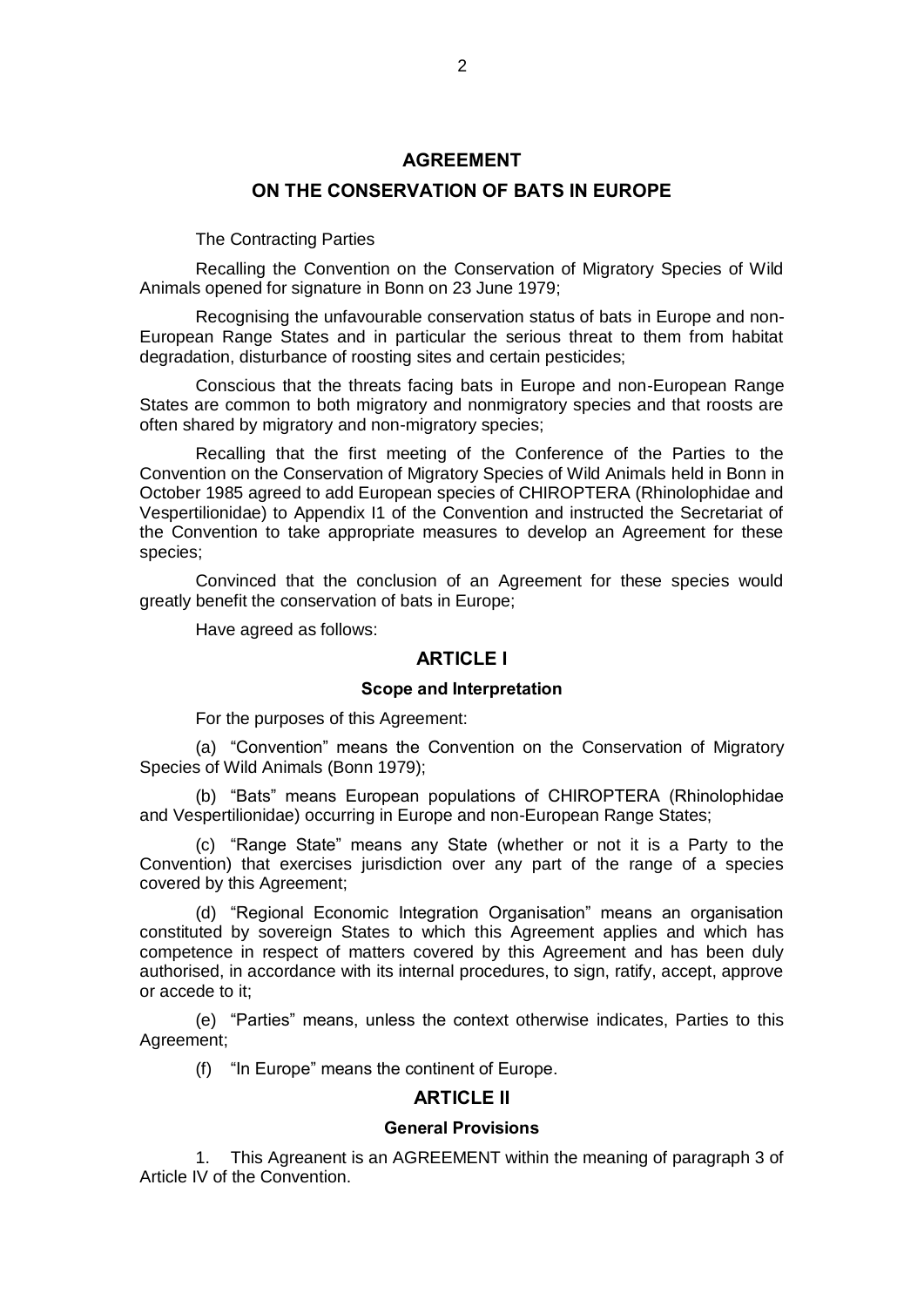2. The provisions of this Agreement shall not relieve Parties of their obligations under any existing treaty, convention or agreement.

3. Each Party to this Agreement shall designate one or more competent authorities to whom it shall assign responsibility for the implementation of this Agreement. It shall communicate the name and address of its authority or authorities to the other Parties to this Agreanent.

4. Appropriate administrative and financial support for this Agreement shall be determined by its Parties in consultation with the Parties to the Convention.

# **ARTICLE III**

### **Fundamental Obligations**

1. Each Party shall prohibit the deliberate capture, keeping or killing of bats except under permit from its competent authority.

2. Each Party shall identify those sites within its own area of jurisdiction which are important for the conservation status, including for the shelter and protection, of bats. It shall, taking into account as necessary economic and social considerations, protect such sites from damage or disturbance. In addition, each Party shall endeavour to identify and protect important feeding areas for bats from damage or disturbance.

3. When deciding which habitats to protect for general conservation purposes each Party shall give due weight to habitats that are important for bats.

4. Each Party shall take appropriate measures to promote the conservation of bats and shall promote public awareness of the importance of bat conservation.

5. Each Party shall assign to an appropriate body responsibilities for the provision of advice on bat conservation and management within its territory particularly with regard to bats in buildings. Parties shall exchange information on their experiences in this matter.

6. Each Party shall take such additional action as it considers necessary to safeguard populations of bats which it identifies as being subject to threat and shall report under Article VI on the action taken.

7. Each Party shall, as appropriate, promote research programmes relating to the conservation and management of bats. Parties shall consult each other on such research programmes, and shall endeavour to co-ordinate such research and conservation programmes.

8. Each Party shall, wherever appropriate, consider the potential effects of pesticides on bats, when assessing pesticides for use, and shall endeavour to replace timber treatment chemicals which are highly toxic to bats with safer alternatives.

# **ARTICLE IV**

#### **National Implementation**

1. Each Party shall adopt and enforce such legislative and administrative measures as may be necessary for the purpose of giving effect to this Agreement.

2. The provisions of this Agreement shall in no way affect the right of Parties to adopt stricter measures concerning the conservation of bats.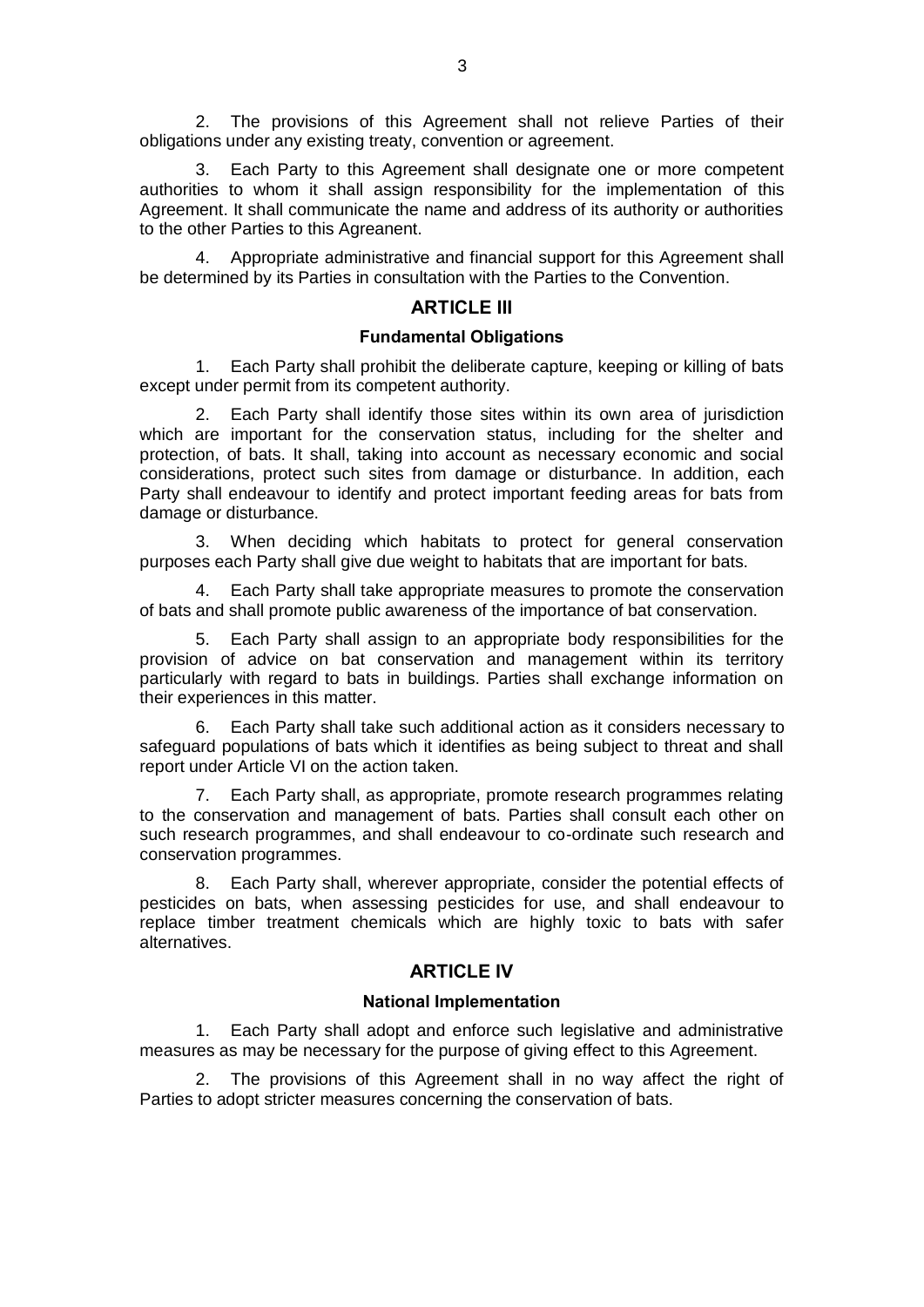# **ARTICLE V**

#### **Meetings of the Parties**

1. There shall be periodic meetings of the Parties to this Agreement. The Government of the United Kingdom shall call the first meeting of the Parties to the Agreement not later than three years after the date of entry into force of the Agreement. The Parties to the Agreement shall adopt rules of procedure for their meetings and financial rules, including the provisions on the budget and the scale of contributions for the next financial period. Such rules shall be adopted by a two-thirds majority of the Parties present and voting. Decisions taken under the financial rules shall require a three-quarters majority of the Parties present and voting.

2. At their meetings the Parties may establish such scientific and other working groups as they see fit.

3. Any Range State or Regional Economic Integration Organisation not a Party to this Agreement, the Secretariat of the Convention, the Council of Europe in its capacity as the Secretariat of the Convention on the Conservation of European Wildlife and Natural Habitats and similar intergovernmental organisations may be represented by observers at meetings of the Parties. Any agency or body technically qualified in the conservation and management of bats may be represented by observers at meetings of the Parties unless at least one-third of the Parties present object. Only Parties may vote at meetings of the Parties.

4. Except as provided for in paragraph 5 below, each Party to this Agreement shall have one vote.

5. Regional Economic Integration Organisations which are Parties to this Agreement shall, in matters within their competence, exercise their right to vote with a number of votes equal to the number of their Member States which are Parties to the Agreement and present at the time of the vote. A Regional Economic Integration Organisation shall not exercise its right to vote if its Member States exercise theirs, and vice versa.

### **ARTICLE VI**

#### **Reports on Implementation**

Each Party shall present to each meeting of the Parties an up-to-date report on its implementation of this Agreement. It shall circulate the report to the Parties not less than 90 days before the opening of the ordinary meeting.

# **ARTICLE VII**

# **Amendment of the Agreement**

- 1. This Agreement may be amended at any meeting of the Parties.
- 2. Proposals for amendment may be made by any Party.

3. The text of any proposed amendment and the reasons for it shall be communicated to the Depositary at least 90 days before the opening of the meeting. The Depositary shall transmit copies forthwith to the Parties.

4. Amendments shall be adopted by a two-thirds majority of the Parties present and voting and shall enter into force for those Parties which have accepted them 60 days after the deposit of the fifth instrument of acceptance of the amendment with the Depositary. Thereafter, they shall enter into force for a Party 30 days after the date of deposit of its instrument of acceptance of the amendment with the Depositary.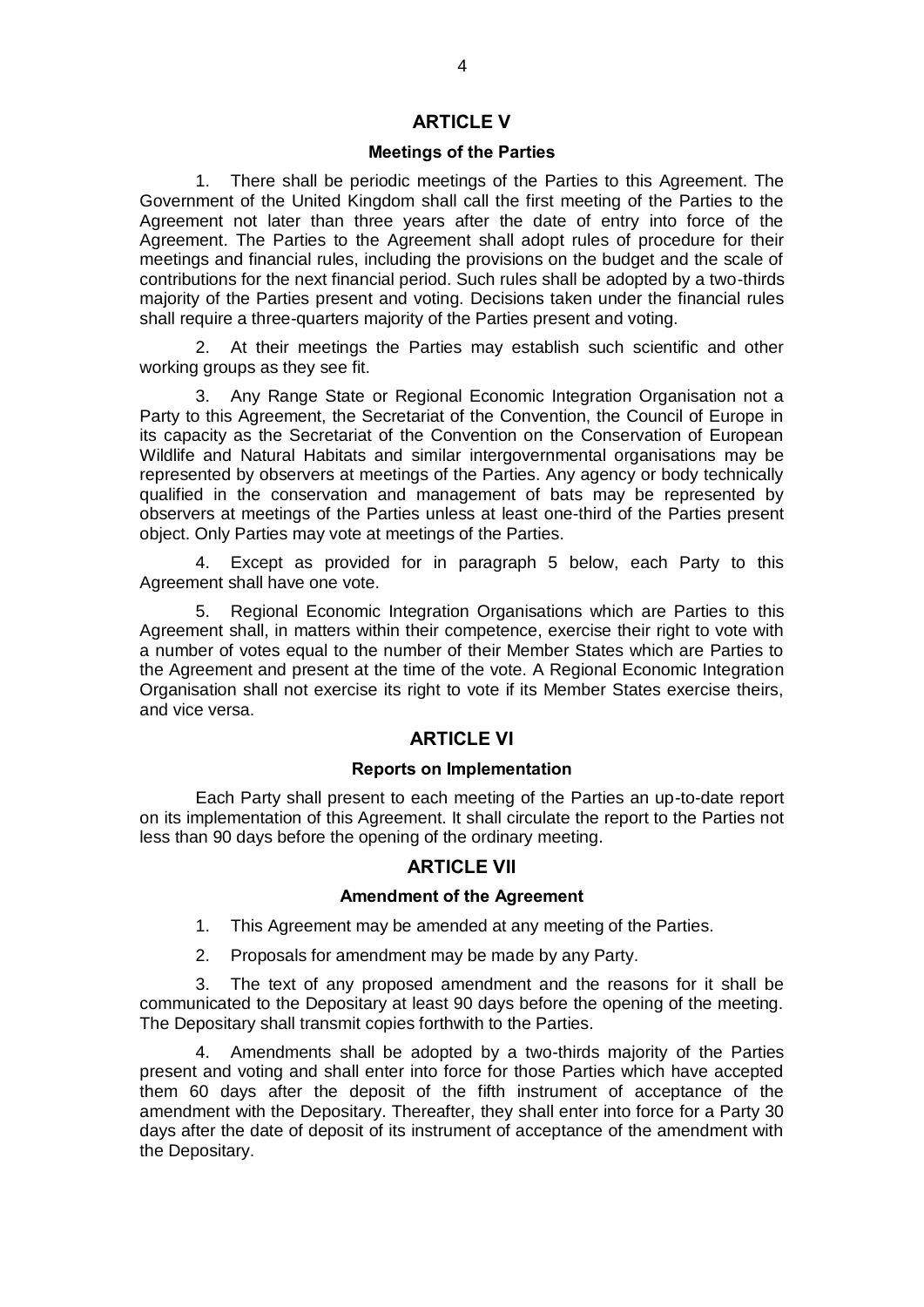### **ARTICLE VIII**

#### **Reservations**

The provisions of this Agreement shall not be subject to general reservations. However, a Range State or Regional Economic Integration Organisation may, on becoming a Party in accordance with Article X or XI, enter a specific reservation with regard to any particular species of bat.

### **ARTICLE IX**

### **Settlement of Disputes**

Any dispute which may arise between Parties with respect to the interpretation or application of the provisions of this Agreement shall be subject to negotiations between the Parties involved in the dispute.

### **ARTICLE X**

### **Signature, Ratification, Acceptance and Approval**

This Agreement shall be open to signature by Range States or Regional Economic Integration Organisations who may become Parties either by:

(a) signature without reservation in respect of ratification, acceptance or approval; or

(b) signature with reservation in respect of ratification, acceptance or approval, followed by ratification, acceptance or approval.

Instruments of ratification, acceptance or approval shall be deposited with the Depositary.

This Agreement shall remain open for signature until the date of entry into force of the Agreement.

# **ARTLCLE XI**

#### **Accession**

This Agreement shall be open for accession by Range States or Regional Economic Integration Organisations after the date of entry into force of the Agreement. Instruments of accession shall be deposited with the Depositary.

# **ARTICI F XII**

### **Entry into Force**

This Agreement shall enter into force on the ninetieth day following the date on which five Range States have become Parties in accordance with Article X. Thereafter it shall enter into force for a signatory or acceding State on the thirtieth day after the deposit of its instrument of ratification, acceptance, approval or accession.

# **ARTICLE XIII**

### **Denunciation and Termination**

Any Party may denounce this Agreement by written notification to the Depositary at any time. The denunciation shall take effect twelve months after the date on which the Depositary has received the notification. The Agreement shall remain in force for at least ten years, and thereafter shall terminate on the date on which there cease to be at least five Parties thereto.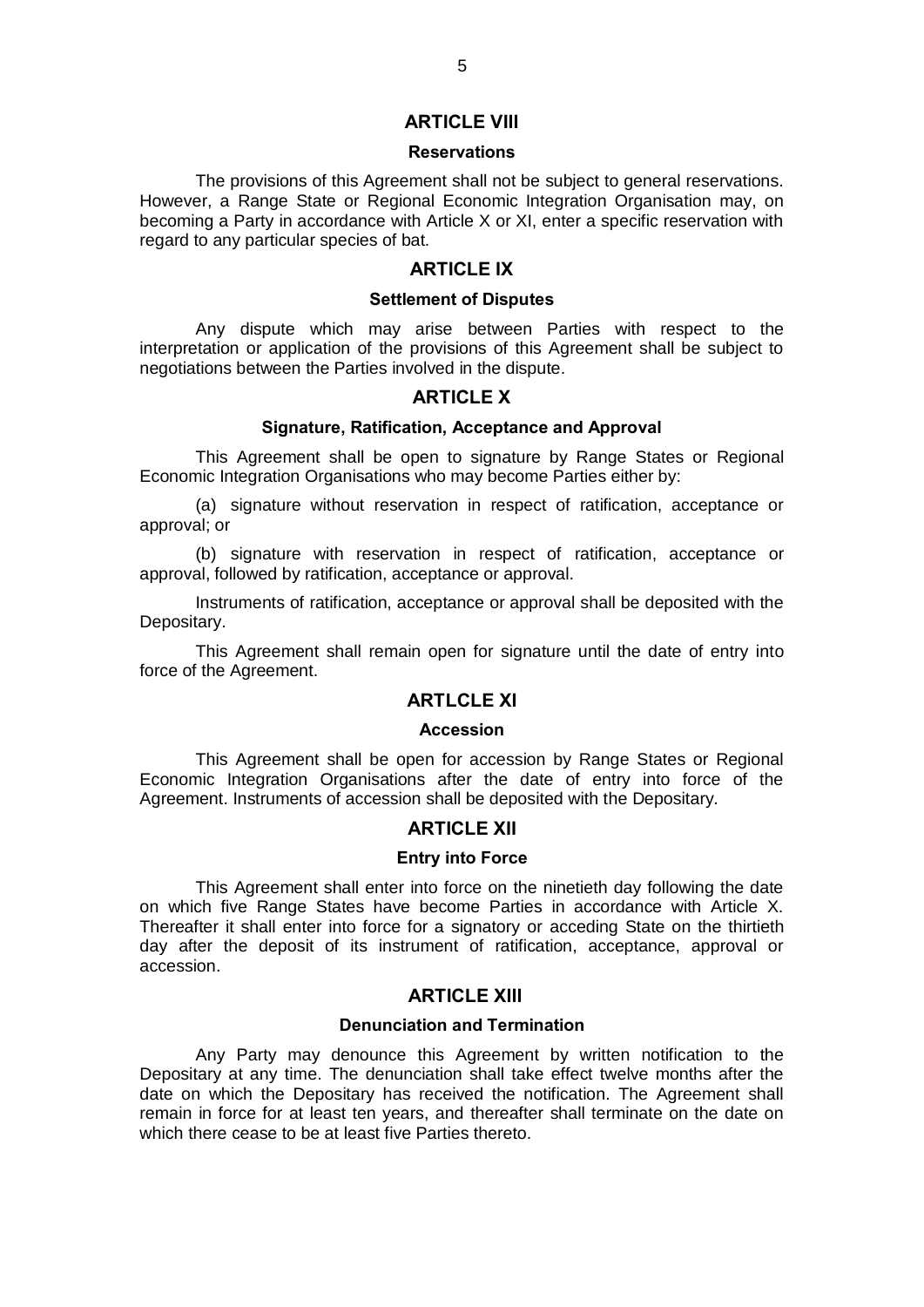### **ARTICLE XIV**

### **Depositary**

The original of the Agreement, in English, French and German, each version being equally authentic, shall be deposited with the Government of the United Kingdom, which shall be the Depositary and shall transmit certified copies thereof to all States and any Regional Economic Integration Organisations that have signed the Agreement or deposited instruments of ratification, acceptance, approval or accession.

The Depositary shall inform all Range States and Regional Economic Integration Organisations of signatures, deposit of instruments of ratification, acceptance, approval or accession, entry into force of this Agreement, amendments thereto, reservations and notifications of denunciation.

In witness whereof, the undersigned, being duly authorised to that effect have signed this Agreement.

Done at London this fourth day of December in the year one thousand nine hundred and ninety-one.

### THIRD SESSION OF THE MEETING OF THE PARTIES TO THE AGREEMENT ON THE CONSERVATION OF BATS IN EUROPE<sup>1</sup> BRISTOL, 24 – 26 JULY 2000

#### Resolution 3.7

#### Amendment of the Agreement

*The Meeting of the Parties to the Agreement on the Conservation of Bats in Europe (hereafter "the Agreement"),*

*Recognizing* the need for conservation measures to protect all populations of Chiroptera species in Europe and in their non-European Range States*;* 

*Guided* by a common will to further strengthen the Agreement and its scope*;*

*Agrees:*

1. To change the title of the Agreement to:

"The Agreement on the Conservation of Populations of European Bats";

2. To extend the last paragraph of the preamble with the words:

"and in their non-European Range States";

3. To replace Article I(b) with:

"(b) "Bats" means populations of CHIROPTERA species as listed in Annex 1 to this Agreement occurring in Europe and in their non-European Range States";

4. To add a new paragraph 5 to Article II to read as follows:

"5. The Annexes to thisAgreement form an integral part thereof. Any reference to the Agreement includes a reference to its Annexes."

5. To replace Article VII(4) with:

"4. An Amendment to the Agreement other than an Amendment to its Annexes shall be adopted by a two-thirds majority of the Parties present and voting and shall enter into force for those Parties which have

 1 Treaty Series No. 9 (1994) Cm 2472.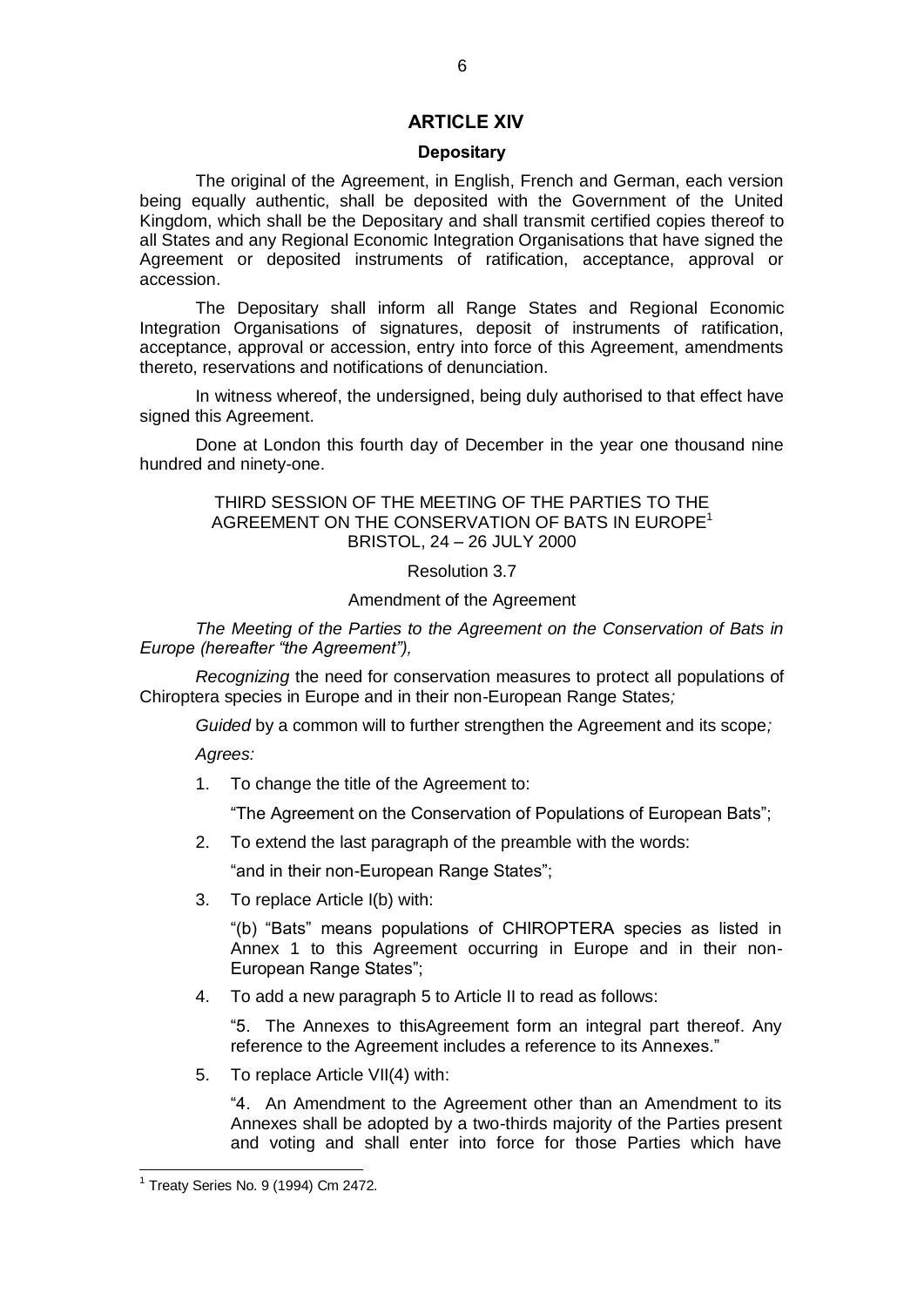accepted it 60 days after the deposit of the fifth instrument of acceptance of the Amendment with the Depositary. Thereafter, it shall enter into force for a Party 30 days after the date of deposit of its instrument of acceptance of the Amendment with the Depositary."

6. To add new paragraphs 5 to 7 to Article VII which read as follows:

"5. Any additional Annexes and any Amendment to an Annex shall be adopted by a two-thirds majority of the Parties present and voting and shall enter into force for all Parties on the sixtieth day after the date of its adoption by the Meeting of the Parties, except for Parties which have entered a reservation in accordance with paragraph 6 of this Article.

6. During the period of 60 days provided for in paragraph 5 of this Article, any Partymay by written notification to the Depositary enter a reservation with respect to an additional Annex or an Amendment to an Annex. Such reservation may be withdrawn at any time by written notification to the Depositary, and thereupon the additional Annex or the Amendment shall enter into force for that Party on the sixtieth day after the date of withdrawal of the reservation.

7. Any State which becomes a Party to the Agreement after the entry into force of an Amendment shall, failing an expression of a diVerent intention by that State:

- (a) be considered as a Party to the Agreement as amended; and
- (b) be considered as a Party to the unamended Agreement in relation to any Party notbound by the Amendment."

To add the following Annex 1 to the Agreement:

Pteropodidae

*Rousettus aegyptiacus* (Geoffroy, 1810)

Emballonuridae

*Taphozous nudiventris* (Cretzschmar, 1830)

Rhinolophidae

*Rhinolophus blasii* Peters, 1866

*Rhinolophus euryale* Blasius, 1853

*Rhinolophus ferrumequinum* (Schreber, 1774)

*Rhinolophus hipposideros* (Bechstein, 1800)

*Rhinolophus mehelyi* Matschie, 1901

Vespertilionidae

*Barbastella barbastellus* (Schreber, 1774)

*Barbastella darjelingensis* (Hodgson, 1855)

*Eptesicus bottae* (Peters, 1869)

*Eptesicus nilssonii* (Keyserling & Blasius, 1839)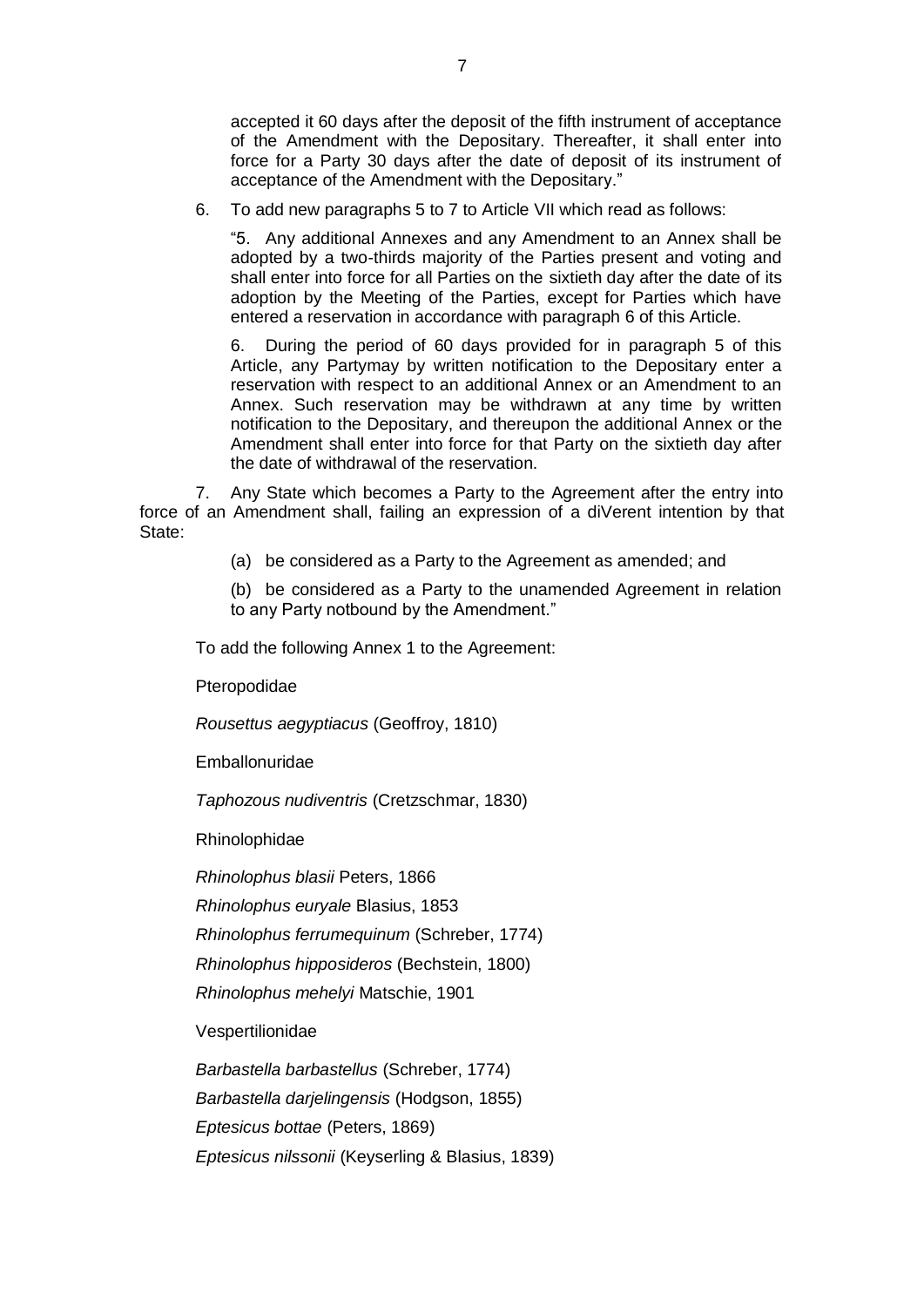*Eptesicus anatolicus* Felten, 1971 *Eptesicus isabellinus* (Temminck, 1840) *Eptesicus serotinus* (Schreber, 1774) *Hypsugo savii* (Bonaparte, 1837) *Myotis alcathoe* von Helversen & Heller, 2001 *Myotis aurascens* Kuzyakin, 1935 *Myotis bechsteinii* (Kuhl, 1817) *Myotis blythii* (Tomes, 1857) *Myotis brandtii* (Eversmann, 1845) *Myotis capaccinii* (Bonaparte, 1837) *Myotis dasycneme* (Boie, 1825) *Myotis daubentonii* (Kuhl, 1817) *Myotis emarginatus* (Geoffroy, 1806) *Myotis escalerai* Cabrera, 1904 *Myotis hajastanicus* Argyropulo, 1939 *Myotis myotis* (Borkhausen, 1797) *Myotis mystacinus* (Kuhl, 1817) *Myotis nattereri* (Kuhl, 1817) *Myotis nipalensis* (Dobson, 1871) *Myotis punicus* Felten, 1977 *Myotis schaubi* Kormos, 1934 *Nyctalus azoreum* (Thomas, 1901) *Nyctalus lasiopterus* (Schreber, 1780) *Nyctalus leisleri* (Kuhl, 1817) *Nyctalus noctula* (Schreber, 1774) *Otonycteris hemprichii* Peters, 1859 *Pipistrellus hanaki* Hulva & Benda, 2004 *Pipistrellus kuhlii* (Kuhl, 1817) *Pipistrellus maderensis* (Dobson, 1878) *Pipistrellus nathusii* (Keyserling & Blasius, 1839) *Pipistrellus pipistrellus* (Schreber, 1774) *Pipistrellus pygmaeus* (Leach, 1825) *Plecotus auritus* (Linnaeus, 1758) *Plecotus austriacus* (Fischer, 1829) *Plecotus kolombatovici* Dulic, 1980 *Plecotus macrobullaris* Kuzyakin, 1965 *Plecotus sardus* Mucedda, Kiefer, Pidinchedda & Veith, 2002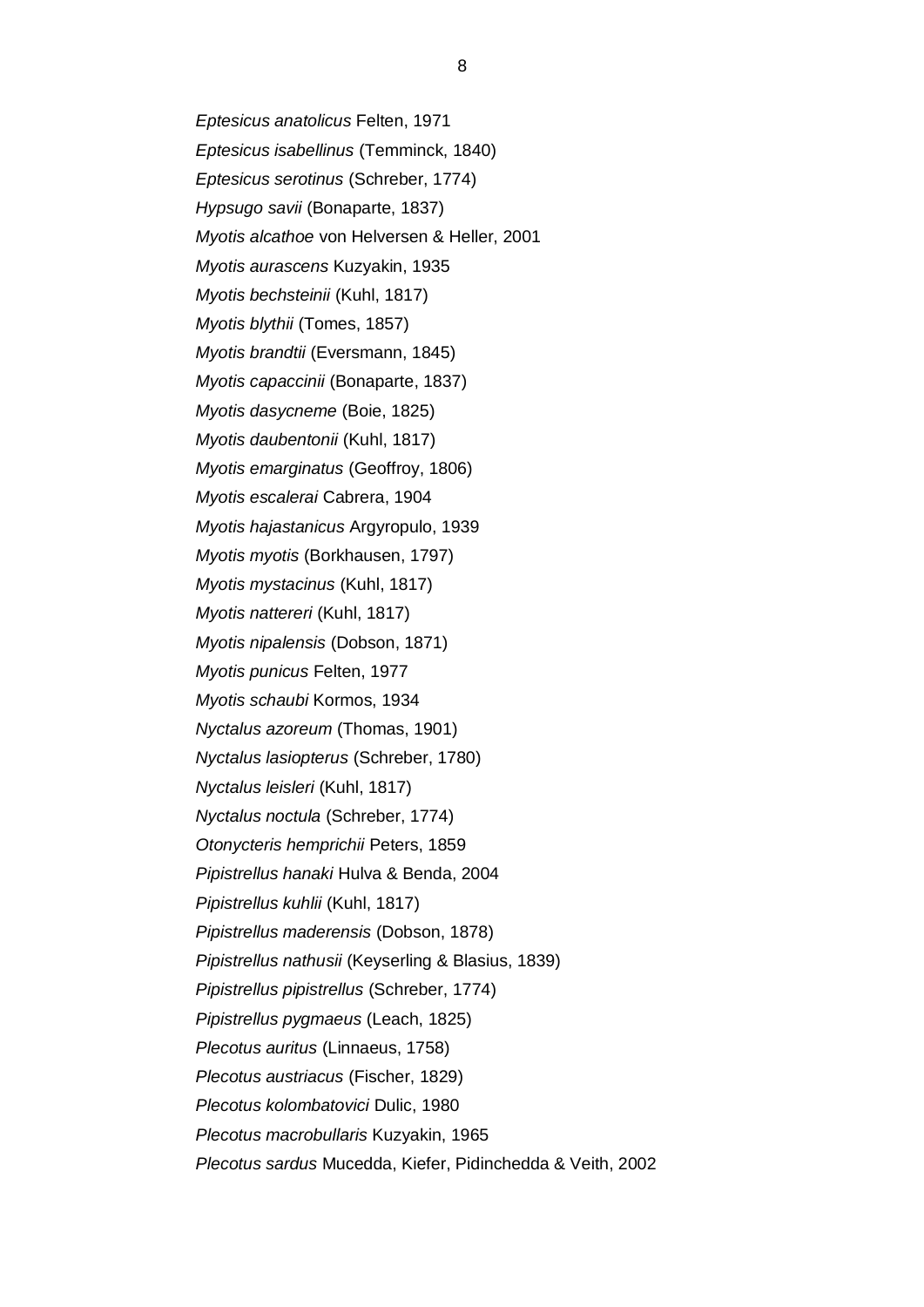*Plecotus teneriffae* Barrett-Hamilton, 1907 *Vespertilio murinus* Linnaeus, 1758 Miniopteridae *Miniopterus pallidus* Thomas, 1907 *Miniopterus schreibersii* (Kuhl, 1817)

Molossidae

*Tadarida teniotis* (Rafinesque, 1814)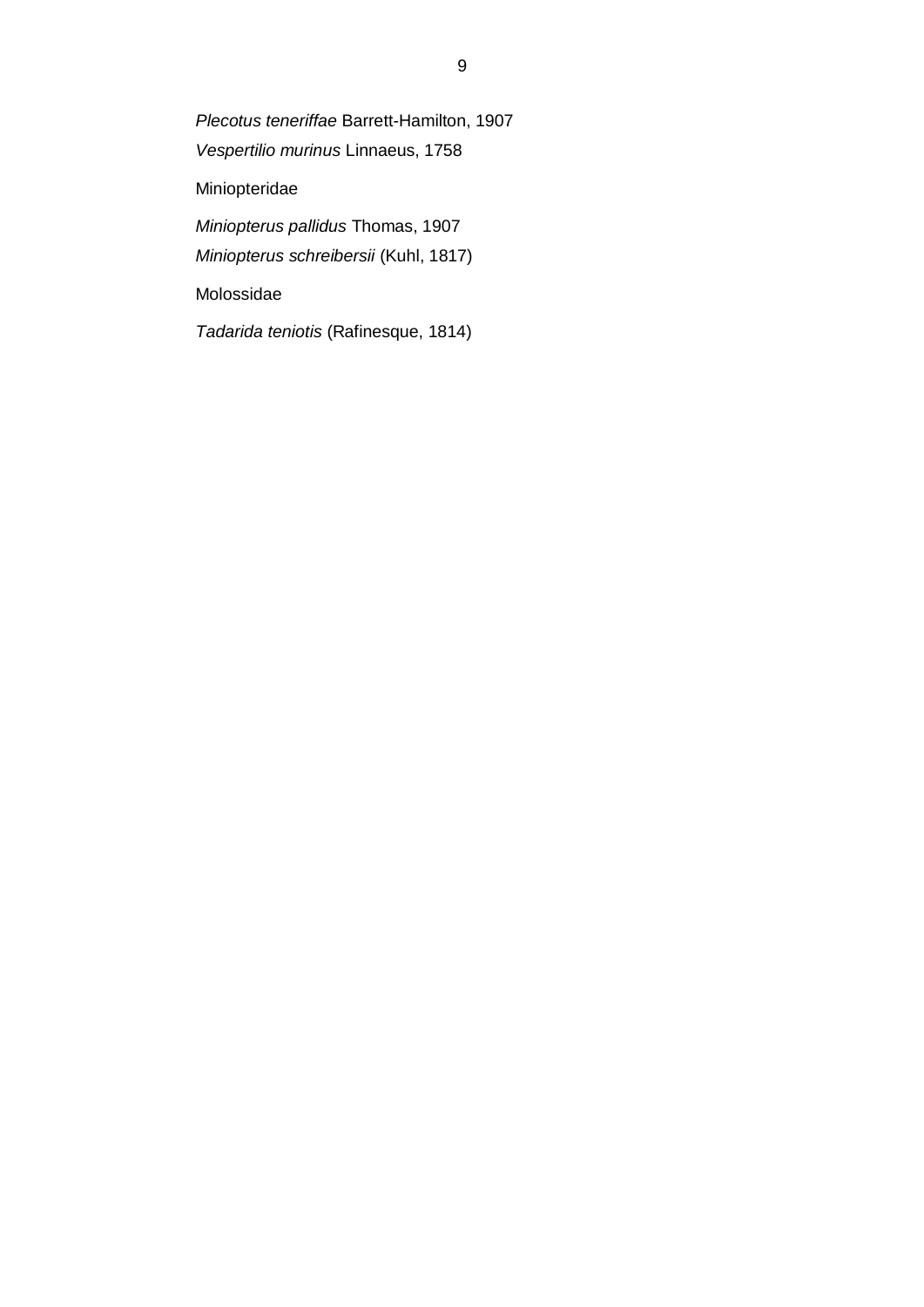### **SPORAZUM**

# **O OČUVANJU POPULACIJA SLEPIH MIŠEVA U EVROPI**

Ugovorne strane,

Pozivajući se na Konvenciju o zaštiti migratornih vrsta divljih životinja otvorenu za potpisivanje u Bonu, 23. juna 1979. godine;

Uviđajući nepovoljan status zaštite slepih miševa u Evropi i u neevropskim državama areala, a posebno ozbiljnu pretnju koju za slepe miševe predstavljaju degradacija staništa, remećenje skloništa i određeni pesticidi;

Svesne da su opasnosti koje prete slepim miševima u Evropi i u neevropskim državama areala zajedničke migratornim i nemigratornim vrstama, i da migratorne i nemigratorne vrste često dele skloništa;

Podsećajući se da je na prvom sastanku Konferencije Strana Konvencije o zaštiti migratornih vrsta divljih životinja, održanom u Bonu, u oktobru 1985. godine, dogovoreno da se u Dodatak II Konvencije uvrste evropske vrste slepih miševa - CHIROPTERA (Rhinolophidae i Vespertilionidae) i naloženo Sekretarijatu Konvencije da preduzme odgovarajuće mere za izradu Sporazuma za ove vrste;

Dogovorile su se kako sledi:

# **ČLAN I**

### **Područje primene i tumačenje**

Za potrebe ovog sporazuma termin:

(a) "Konvencija" znači Konvenciju o zaštiti migratornih vrsta divljih životinja (Bon, 1979):

(b) "Slepi miševi" znači evropske populacije CHIROPTERA (Rhinolophidae i Vespertilionidae) koje nastanjuju Evropu i neevropske države areala;

(c) "Država areala" znači svaku državu (bila ona Strana Konvencije ili ne) koja ima jurisdikciju nad bilo kojim delom areala vrste obuhvaćene ovim sporazumom;

(d) "Regionalna Organizacija ekonomske integracije" znači organizacija koju čine suverene države na koje se odnosi ovaj sporazum i koja je nadležna za pitanja obuhvaćena ovim sporazumom i propisno ovlašćena, u skladu sa svojim unutrašnjim procedurama, za potpisivanje, ratifikaciju, prihvatanje, odobrenje ili pristupanje Sporazumu;

(e) "Strane" se odnosi na, ukoliko kontekst drugačije ne ukazuje, Strane ovog sporazuma;

(f) "U Evropi" znači na evropskom kontinentu.

### **ČLAN II**

### **Opšte odredbe**

1. Ovaj sporazum predstavlja SPORAZUM u smislu stava 3, člana 4. Konvencije.

2. Odredbe ovog sporazuma ne oslobađaju Strane od njihovih obaveza prema bilo kom postojećem ugovoru, konvenciji ili sporazumu.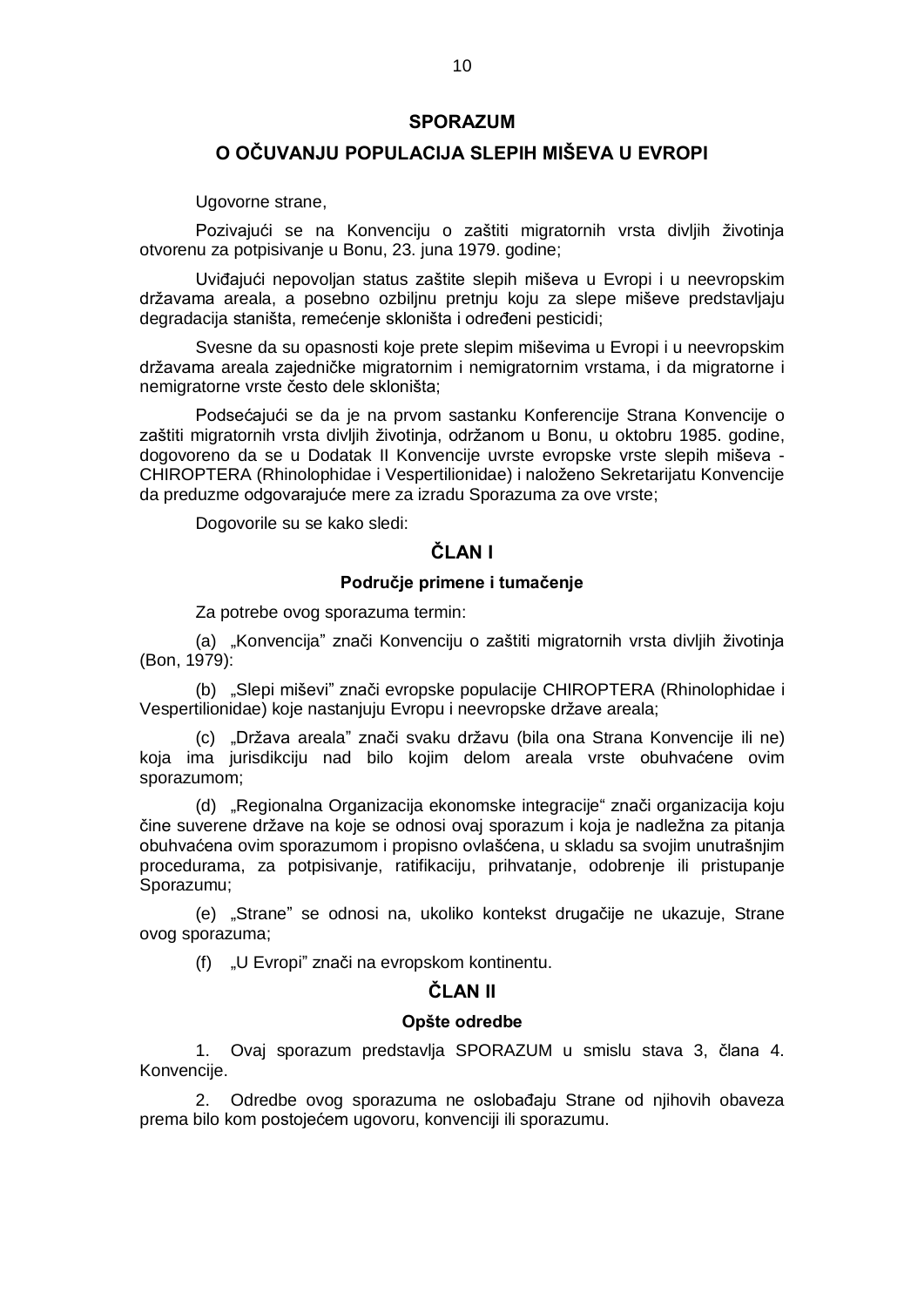3. Svaka Strana ovog sporazuma određuje jednog ili više nadležnih organa kojima dodeljuje zaduženja za sprovođenje ovog sporazuma. Naziv i adresu nadeležnog ili nadležnih tela prosleđuje se drugim Stranama ovog sporazuma.

4. Odgovarajuću administrativnu i finansijsku podršku ovom sporazumu utvrđuju njegove Strane u konsultaciji sa Stranama Konvencije.

# **ČLAN III**

### **Osnovne obaveze**

1. Svaka Strana zabranjuje namerno hvatanje, držanje ili ubijanje slepih miševa, osim ukoliko za navedene radnje postoji dozvola nadležnog organa.

2. Svaka Strana određuje lokalitete u okviru svoje nadležnosti koji su značajni za status očuvanja, uključujući zaklone i zaštitu slepih miševa. Strana, uzimajući u obzir neophodne ekonomske i socijalne uslove, štiti takve lokalitete od štete odnosno uznemiravanja. Uz to, svaka Strana nastoji da odredi i zaštiti važna hranilišta slepih miševa od oštećivanja ili uznemiravanja.

3. Pri odlučivanju o staništima koja treba zaštititi u svrhu opšte zaštite prirode, svaka od Strana posvećuje posebnu pažnju staništima koja su značajna za slepe miševe.

4. Svaka od Strana preduzima odgovarajuće mere za promovisanje zaštite slepih miševa i podizanja javne svesti o značaju očuvanja slepih miševa.

5. Svaka Strana dodeljuje odgovarajućem telu zaduženja u cilju pružanja saveta u vezi očuvanja i upravljanja slepim miševima unutar sopstvene teritorije, posebno kada se to odnosi na slepe miševe u zgradama. Strane razmenjuju informacije o iskustvima po ovom pitanju.

6. Svaka Strana preduzima dodatne radnje koje smatra neophodnim da zaštiti populacije slepih miševa za koje utvrdi ugroženost i podnosi izveštaj o preduzetim radnjama na osnovu člana 6.

7. Svaka Strana, prema potrebi, promoviše istraživačke programe vezane za očuvanje i upravljanje slepim miševima. Strane se međusobno konsultuju o navedenim istraživačkim programima, i nastoje da usaglase programe istraživanja i očuvanja.

8. Svaka Strana, gde god to odgovara, razmatra potencijalne uticaje pesticida na slepe miševe, prilikom procene pesticida za upotrebu, i nastoji da zameni hemikalije za obradu drveta, koje su veoma toksične za slepe miševe, sigurnijim alternativama.

# **ČLAN IV**

### **Sprovođenje Sporazuma na nacionalnom nivou**

1. Svaka Strana usvaja i sprovodi one zakonodavne i administrativne mere koje budu potrebne u svrhu stupanja ovog sporazuma na snagu.

2. Odredbe ovog sporazuma ni na koji način ne utiču na pravo Strana da usvoje strožije mere za očuvanje slepih miševa.

# **ČLAN V**

### **Sastanci Strana**

1. Strane ovog sporazuma održavaju povremene sastanke. Vlada Ujedinjenog Kraljevstva saziva prvi sastanak Strana Sporazuma, najkasnije tri godine nakon stupanja Sporazuma na snagu. Strane Sporazuma usvajaju poslovnik o radu i finansijske odredbe za svoje sastanke, uključujući i odredbe o budžetu i skalu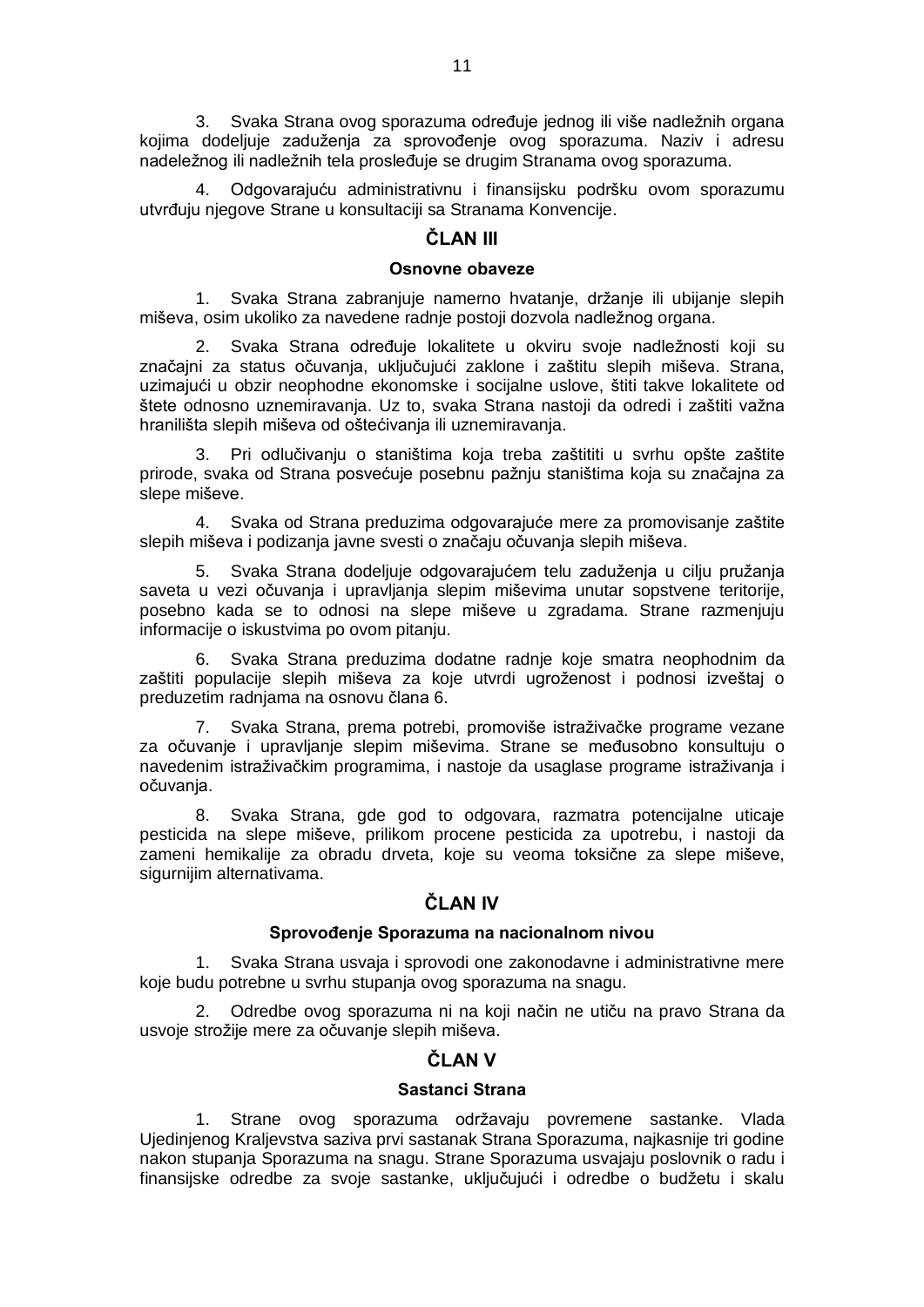doprinosa za naredni obračunski period. Navedena pravila usvajaju se dvotrećinskom većinom Strana koje su prisutne i glasaju. Odluke donete za obračunski period zahtevaju tročetvrtinsku većinu Strana koje su prisutne i glasaju;

2. Na sastancima Strane mogu osnovati naučne i druge radne grupe ako smatraju da je potrebno.

3. Svaka Država areala, ili Regionalna Organizacija ekonomske integracije koja nije Strana ovog sporazuma, Sekretarijat Konvencije, Savet Evrope, u svojstvu Sekretarijata Konvencije o očuvanju evropske divlje flore i faune i prirodnih staništa, i slične međuvladine organizacije, mogu na sastancima Strana biti predstavljeni kao posmatrači. Svaka agencija ili tehnički osposobljeno telo za očuvanje i upravljanje slepim miševima, može biti predstavljeno kao posmatrač na sastancima Strana ukoliko najmanje jedna trećina prisutnih Strana ne uloži prigovor. Samo Strane imaju pravo glasa na sastancima Strana.

4. S izuzetkom odredbi u dole pomenutom stavu 5, svaka Strana ovog sporazuma ima jedan glas.

5. Regionalne Organizacije ekonomske integracije koje su Strane ovog sporazuma imaju pravo glasa, u okviru pitanja pod njihovom nadležnošću, onim brojem glasova koji je jednak broju njihovih država članica koje su Strane Sporazuma i prisutne su na glasanju. Regionalna Organizacijaekonomske integracije ne ostvaruje pravo glasa ukoliko države članice koriste njihovo pravo glasa i obrnuto.

# **ČLAN VI**

### **Izveštaji o sprovođenju Sporazuma**

Svaka Strana na svakom sastanku Strana predstavlja najnovije izeštaje o njihovom sprovođenju Sporazuma. Izveštaj se prosleđuje Stranama najmanje 90 dana pre otvaranja redovnog sastanka.

# **ČLAN VII**

### **Izmene i dopune Sporazuma**

1. Ovaj Sporazum može biti izmenjen i dopunjen na svakom sastanku Strana.

2. Svaka Strana može predložiti izmene i dopune Sporazuma.

3. Tekst svake predložene izmene i dopune i razloge predlaganja šalju se Depozitaru najmanje devedeset dana pre otvaranja sastanka. Depozitar prosleđuje odmah primerke tekstova Stranama.

4. Izmene i dopune se usvajaju dvotrećinskom većinom glasova Strana koje su prisutne i glasaju, i za one Strane koje su ih prihvatile, stupa na snagu šezdeset dana nakon deponovanja petog instumenta o prihvatanju izmene i dopune kod Depozitara. Nakon toga stupaju na snagu za Stranu, trideset dana nakon deponovanja instrumenata o prihvatanju izmene i dopune kod Depozitara.

## **ČLAN VIII**

### **Rezerve**

Ne mogu se izraziti generalne rezerve u odnosu na odredbe ovog sporazuma. Međutim, svaka Država areala ili regionalna organizacija ekonomske integracije može da, pošto postane Strana u skladu sa članom. 10. ili članom 11. uloži zadržavanje prava u odnosu na bilo koju pojedinu vrstu slepih miševa.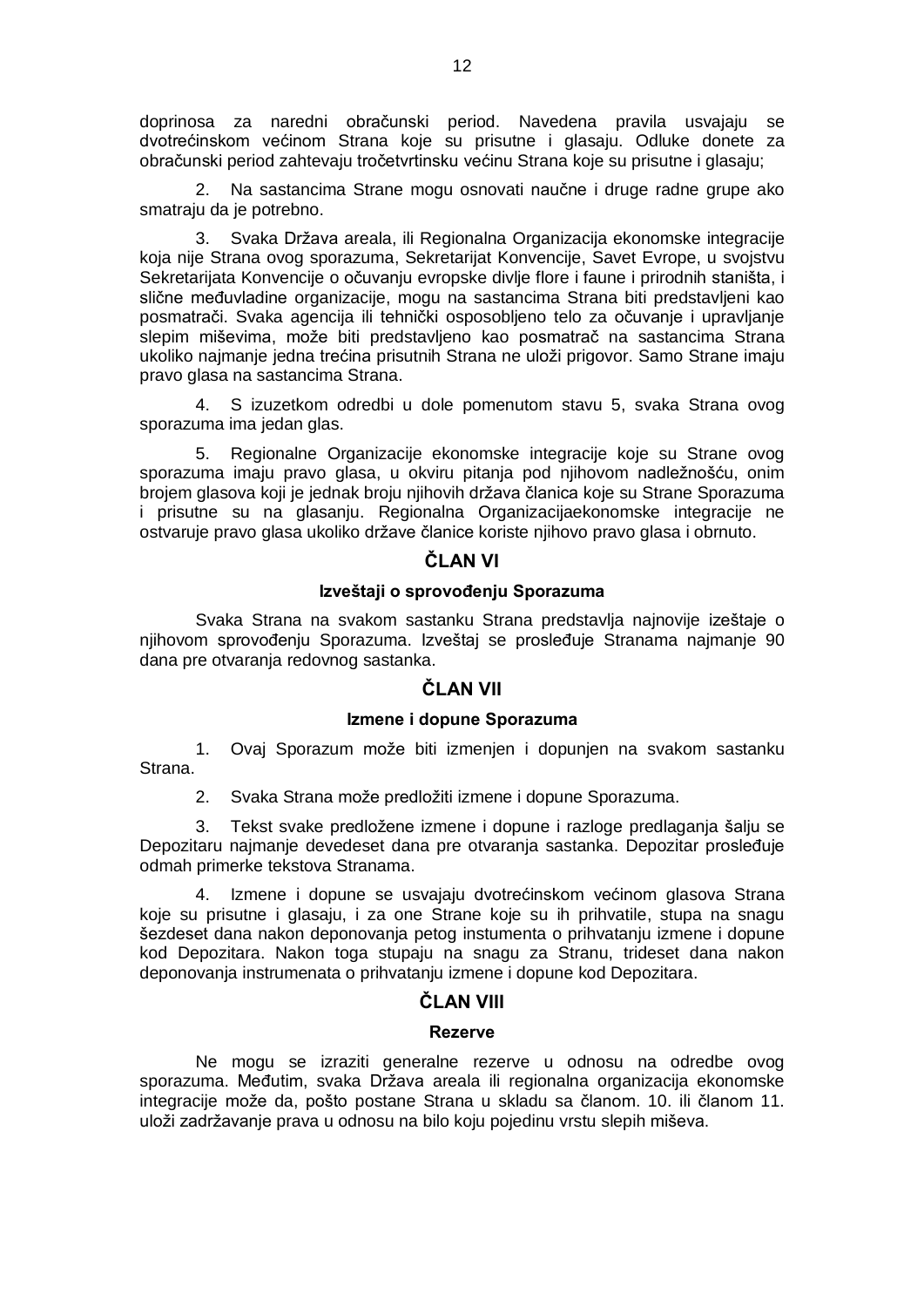# **ČLAN IX**

# **Rešavanje sporova**

Svi sporovi do kojih može doći između Strana u pogledu tumačenja ili primene odredbi ovog sporazuma rešava se pregovorima između Strana u sporu.

# **ČLAN X**

# **Potpisivanje, ratifikacija, prihvatanje i odobravanje**

Ovaj sporazum otvoren je za potpisivanje Državama areala ili regionalnim organizacijama ekonomske integracije koje mogu postati Strane i to:

(a) potpisivanjem, bez zadržavanja prava u pogledu ratifikacije, prihvatanja ili odobrenja ili

(b) potpisivanjem sa zadržavanjem prava u pogledu potvrđivanja, prihvatanja ili odobrenja, nakon čega sledi potvrđivanje, prihvatanje ili odobrenje.

Instrumenti ratifikacije, prihvatanja ili odobravanja deponuju se kod Depozitara.

Ovaj sporazum ostaje otvoren za potpisivanje do dana stupanja Sporazuma na snagu.

# **ČLAN XI**

### **Pristupanje**

Ovaj sporazum je otvoren za pristupanje Državama areala ili regionalnim organizacijama ekonomske integracije, dan nakon stupanja Sporazuma na snagu. Instrumenti o pristupanju će se deponovati kod Depozitara.

# **ČLAN XII**

### **Stupanje na snagu**

Ovaj sporazum stupa na snagu devedeset (90) dana nakon što pet Država areala postanu njegove Strane, u skladu s članom 10. Nakon toga, stupa na snagu za državu potpisnicu, ili državu pristupnicu, trideset (30) dana nakon deponovanja njenih instrumenata o ratifikaciji, prihvatanju, odobrenju ili pristupanju.

# **ČLAN XIII**

# **Otkazivanje i prestanak važnosti**

Svaka Strana može, u bilo koje vreme, objaviti otkazovog sporazuma pismenim obaveštenjem upućenim Depozitaru. Otkaz postaje punovažan dvanaeset (12) meseci nakon što je Depozitar primio obaveštenje. Sporazum ostaje na snazi najmanje deset godina, a nakon toga prestaje da važi onoga dana kada ostane manje od pet Strana.

# **ČLAN XIV**

### **Depozitar**

Originali ovog sporazuma na engleskom, francuskom i nemačkom jeziku, čiji su tekstovi podjednako verodostojni, deponuju se Vladi Ujedinjenog Kraljevstva, koja ima ulogu Depozitara i dostavlja overene primerke teksta Sporazuma svim državama i regionalnim organizacijama ekonomske integracije koje su potpisale ovaj sporazum ili deponovale instrumente o potvrđivanju, prihvatanju, odobrenju ili pristupanju.

Depozitar obaveštava sve Države areala i regionalne organizacije ekonomske integracije o potpisivanju, deponovanju instrumenata o potvrđivanju, potvrđivanju,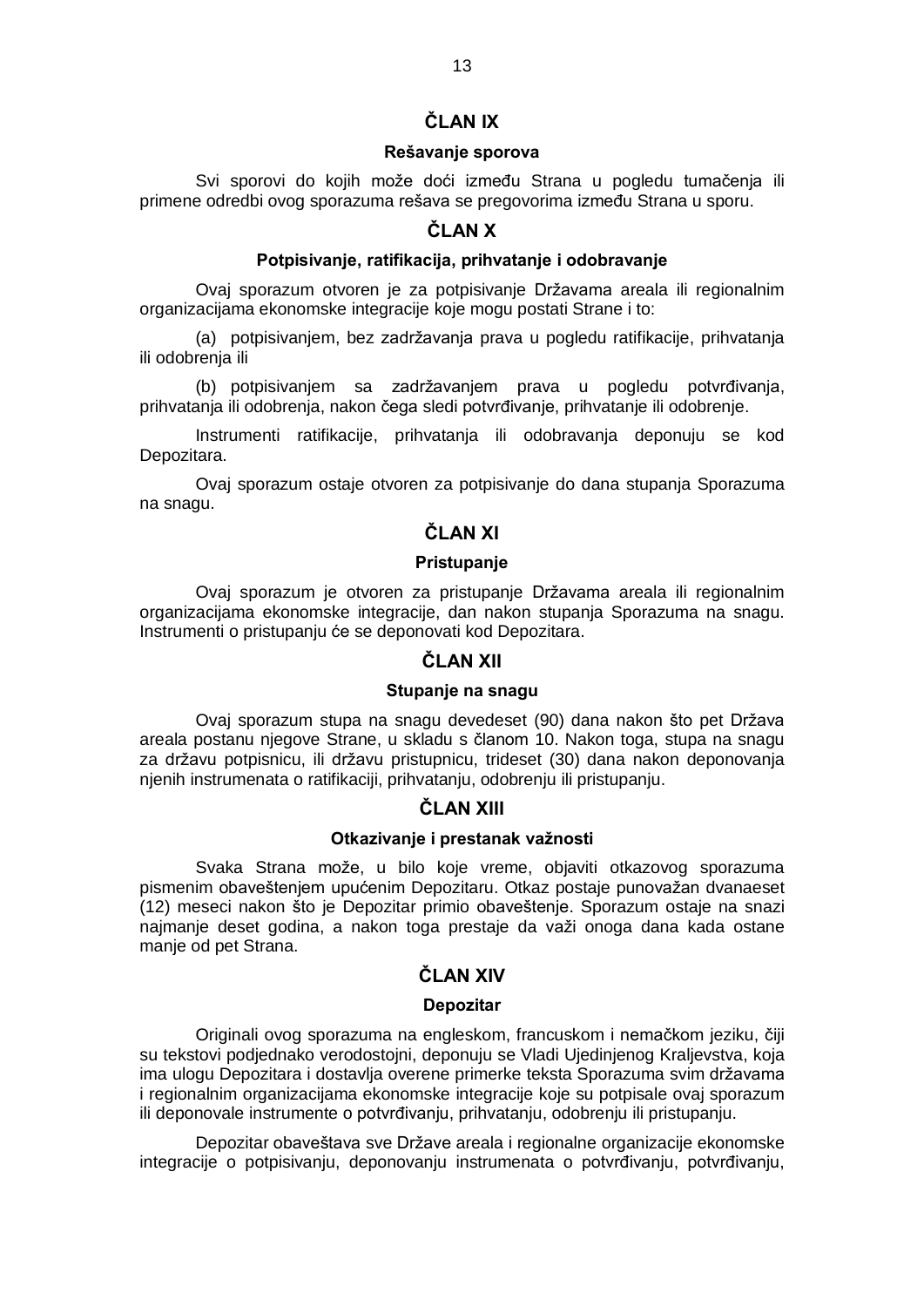odobrenju ili pristupanju, stupanju na snagu ovog sporazuma, njegovim izmenama i dopunama i objavama o otkazivanju.

Potvrđujući gore navedeno, propisno ovlašćeni, opunomoćenici potpisali su ovaj sporazum.

Sačinjeno u Londonu četvrtog dana decembra hiljadudevetstotinadevedesetprve godine.

# TREĆA SEDNICA STRANA POTPISNICA SPORAZUMA O OČUVANJU SLEPIH MIŠEVA U EVROPI<sup>1</sup> BRISTOL, 24-26. JULA 2000

### Rezolucija 3.7

### Amandman Sporazuma

*Sastanak Strana Sporazuma o očuvanju slepih miševa u Evropi (u daljem tekstu: Sporazum),*

*Uviđajući* potrebu za merama za očuvanje svih populacija Chiroptera u Evropi i u neevropskim Državama areala;

*Vođeni z*ajedničkom voljom da se osnaži Sporazum i njegovo područje primene;

*Sporazumevaju se o sledećem:*

1. Da promene naziv Sporazuma u:

"Sporazum o očuvanju populacija slepih miševa u Evropi";

2. Da prošire poslednji stav Preambule sledećim rečima:

"i u neevropskim Državama areala";

3. Da zamene član 1(b) sa:

"(b) "Slepi miševi" znači populacije vrsta CHIROPTERA kako su navedene u Aneksu 1 koje nastanjuju Evropu i neevropske Države areala";

4. Da doda novi stav 5. članu 2. koji glasi:

"5. Aneksi ovog sporazuma čine jednu celinu. Svako upućivanje na Sporazum uključuje upućivanje i na njegove anekse."

5. Da se član 7 (4) zameni sa:

"4. Amandman Sporazuma koji nije amandman na anekse Sporazuma usvaja se dvotrećinskom većinom glasova Strana koje su prisutne i glasaju, i za one Strane koje su ih prihvatile stupa na snagu 60 dana nakon deponovanja petog instumenta o prihvatanju amadmana kod Depozitara. Nakon toga stupa na snagu za Stranu, 30 dana nakon deponovanja instrumenata o prihvatanju amandmana kod Depozitara."

6. Da doda nove stavove od 5. do 7. člana 7. koji glasi:

"5. Svaki dodatni aneks i amandman aneksa usvajaju se dvotrećinskom većinom Strana koje su prisutne i glasaju i stupa na snagu za sve Strane šezdesetog dana po usvajanju od strane Sastanka Strana, osim za Strane koje su stavile rezervu, u skladu sa stavom 6 ovog člana.

**.** 

 $<sup>1</sup>$  Serija ugovora br. 9 (1994) Cm 2472</sup>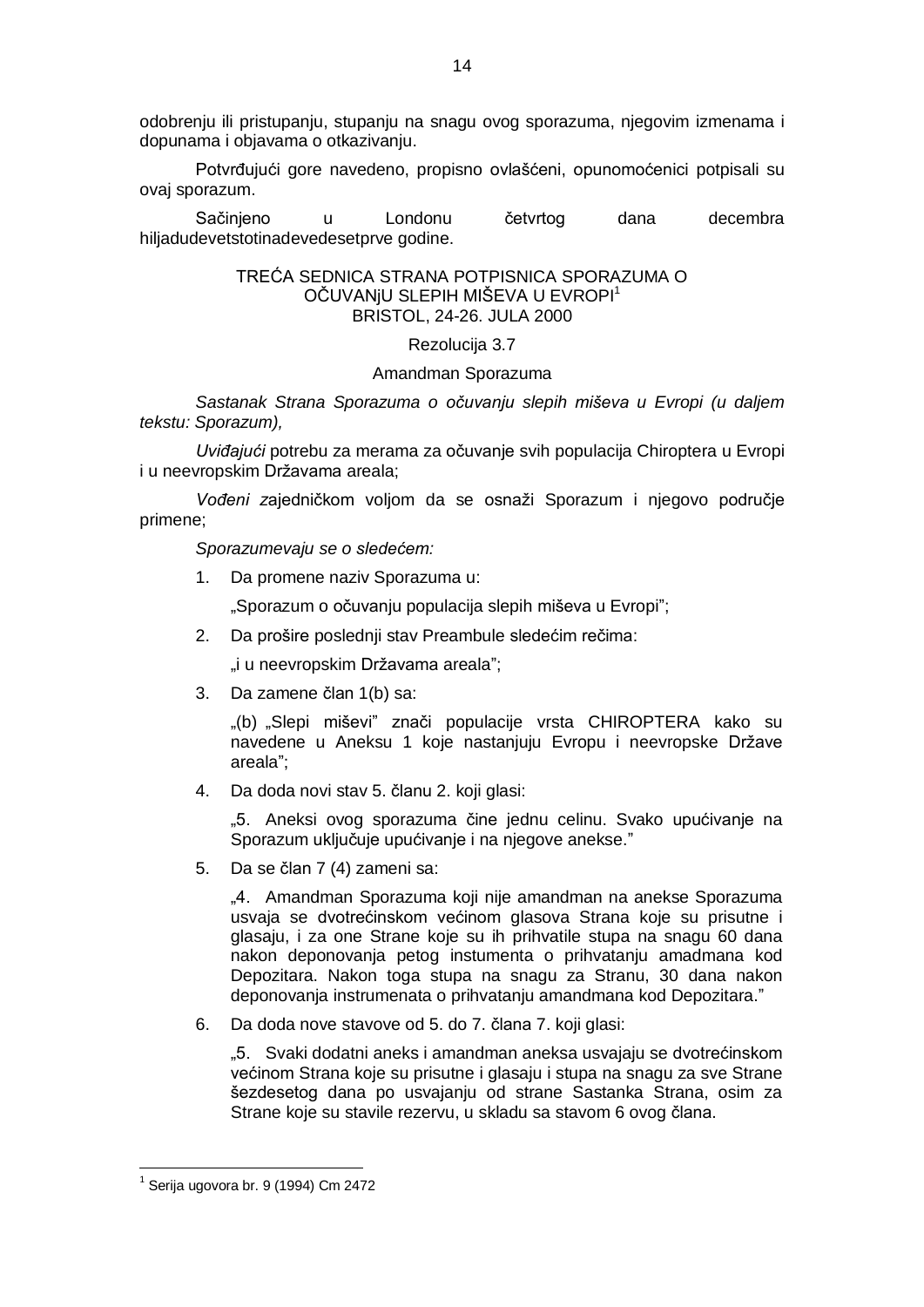6. Tokom perioda od 60 dana predviđenih stavom 5. ovog člana, svaka Strana može pismenim obaveštenjem kod Depozitara staviti rezervu u pogledu dodatnog aneksa ili amandmana aneksa.Takva rezerva može se u svako doba povući pismenim obaveštenjem kod Depozitara, i nakon toga dodatni aneks ili amandman stupaju na snagu za tu Stranu šezdesetog dana nakon datuma povlačenja rezerve.

7. Svaka država koja postaje Strana ovog sporazuma nakon stupanja na snagu amandmana će, ako ta država ne izrazi drugu nameru:

(a) smatraće se Stranom ovog sporazuma sa amandmanom; i

(b) smatraće se Stranom neizmenjenog Sporazuma, u odnosu na svaku Stranu koja se ne obavezuje ovim amandmanom."

Da se doda Aneks 1 Sporazuma onako kako sledi:

Pteropodidae

*Rousettus aegyptiacus* (Geoffroy, 1810)

Emballonuridae

*Taphozous nudiventris* (Cretzschmar, 1830)

Rhinolophidae

*Rhinolophus blasii* Peters, 1866

*Rhinolophus euryale* Blasius, 1853

*Rhinolophus ferrumequinum* (Schreber, 1774)

*Rhinolophus hipposideros* (Bechstein, 1800)

*Rhinolophus mehelyi* Matschie, 1901

Vespertilionidae

*Barbastella barbastellus* (Schreber, 1774)

*Barbastella darjelingensis* (Hodgson, 1855)

*Eptesicus bottae* (Peters, 1869)

*Eptesicus nilssonii* (Keyserling & Blasius, 1839)

*Eptesicus anatolicus* Felten, 1971

*Eptesicus isabellinus* (Temminck, 1840)

*Eptesicus serotinus* (Schreber, 1774)

*Hypsugo savii* (Bonaparte, 1837)

*Myotis alcathoe* von Helversen & Heller, 2001

*Myotis aurascens* Kuzyakin, 1935

*Myotis bechsteinii* (Kuhl, 1817)

*Myotis blythii* (Tomes, 1857)

*Myotis brandtii* (Eversmann, 1845)

*Myotis capaccinii* (Bonaparte, 1837)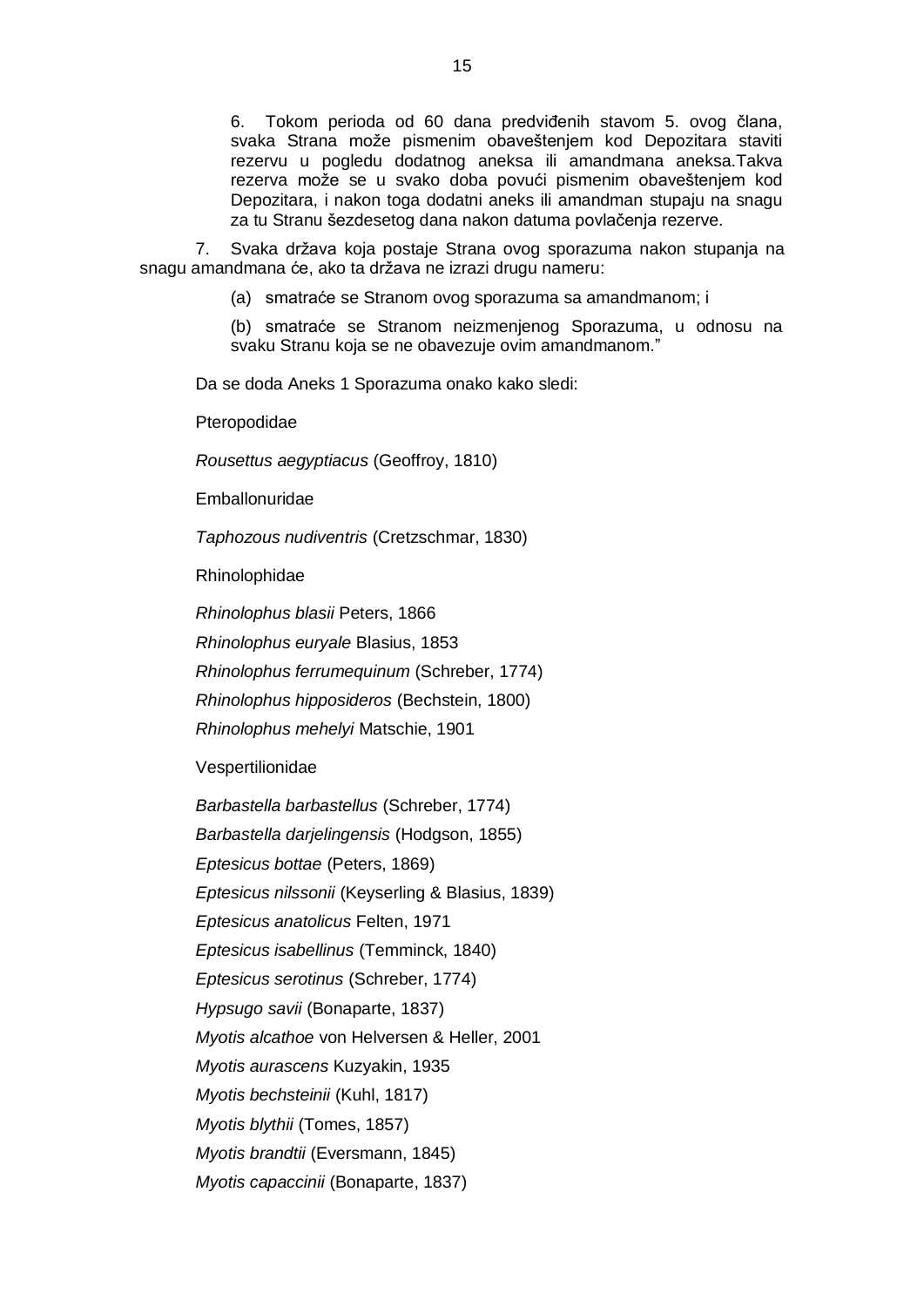*Myotis dasycneme* (Boie, 1825) *Myotis daubentonii* (Kuhl, 1817) *Myotis emarginatus* (Geoffroy, 1806) *Myotis escalerai* Cabrera, 1904 *Myotis hajastanicus* Argyropulo, 1939 *Myotis myotis* (Borkhausen, 1797) *Myotis mystacinus* (Kuhl, 1817) *Myotis nattereri* (Kuhl, 1817) *Myotis nipalensis* (Dobson, 1871) *Myotis punicus* Felten, 1977 *Myotis schaubi* Kormos, 1934 *Nyctalus azoreum* (Thomas, 1901) *Nyctalus lasiopterus* (Schreber, 1780) *Nyctalus leisleri* (Kuhl, 1817) *Nyctalus noctula* (Schreber, 1774) *Otonycteris hemprichii* Peters, 1859 *Pipistrellus hanaki* Hulva & Benda, 2004 *Pipistrellus kuhlii* (Kuhl, 1817) *Pipistrellus maderensis* (Dobson, 1878) *Pipistrellus nathusii* (Keyserling & Blasius, 1839) *Pipistrellus pipistrellus* (Schreber, 1774) *Pipistrellus pygmaeus* (Leach, 1825) *Plecotus auritus* (Linnaeus, 1758) *Plecotus austriacus* (Fischer, 1829) *Plecotus kolombatovici* Dulic, 1980 *Plecotus macrobullaris* Kuzyakin, 1965 *Plecotus sardus* Mucedda, Kiefer, Pidinchedda & Veith, 2002 *Plecotus teneriffae* Barrett-Hamilton, 1907 *Vespertilio murinus* Linnaeus, 1758 Miniopteridae *Miniopterus pallidus* Thomas, 1907 *Miniopterus schreibersii* (Kuhl, 1817) Molossidae

*Tadarida teniotis* (Rafinesque, 1814)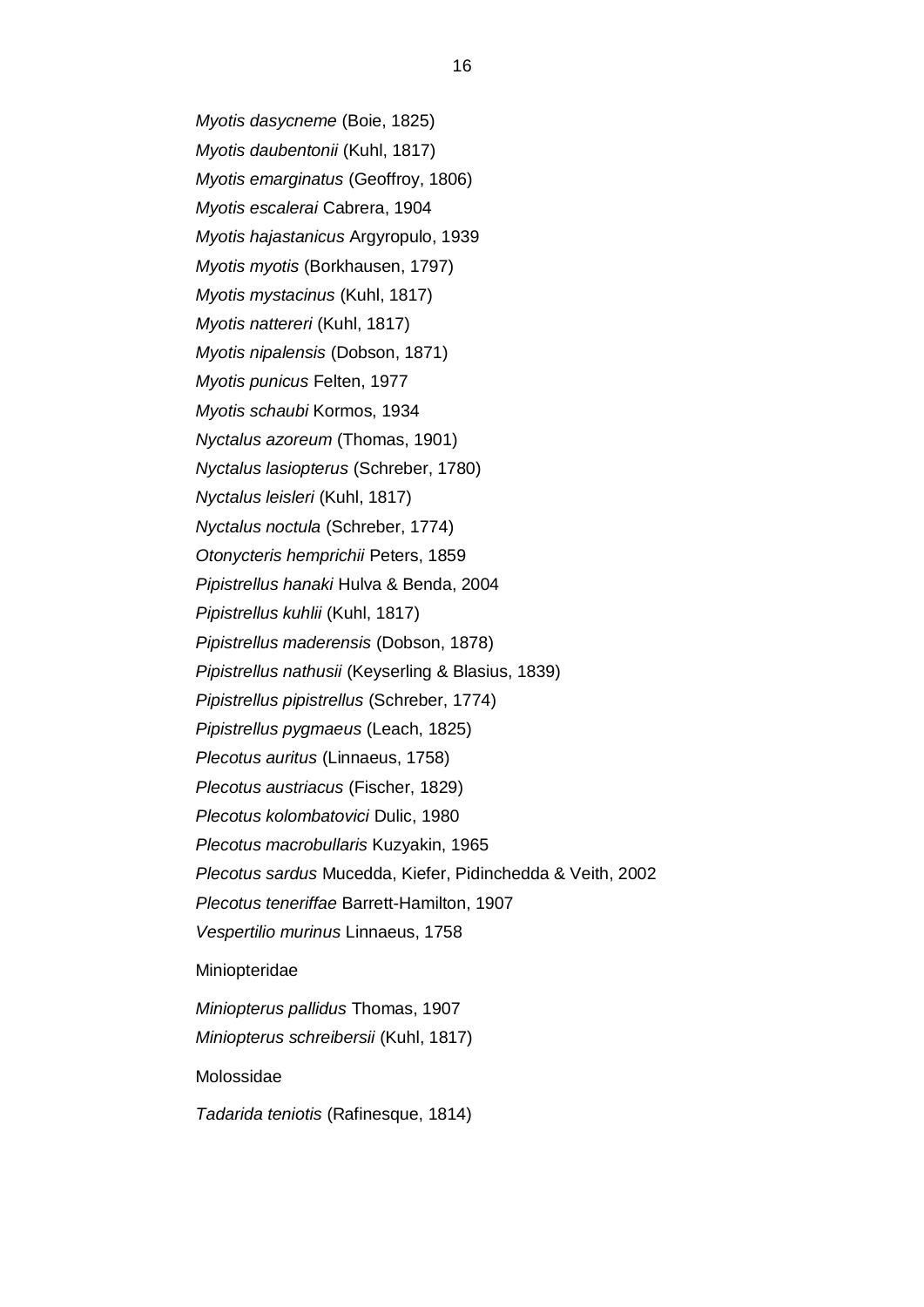# **Član 3.**

Za sprovođenje međunarodnih obaveza preuzetih Sporazumom o očuvanju populacije slepih miševa u Evropi u Republici Srbiji nadležno je ministarstvo nadležno za poslove zaštite životne sredine.

# **Član 4.**

Ovaj zakon stupa na snagu osmog dana od dana objavljivanja u "Službenom glasniku Republike Srbije – Međunarodni ugovori".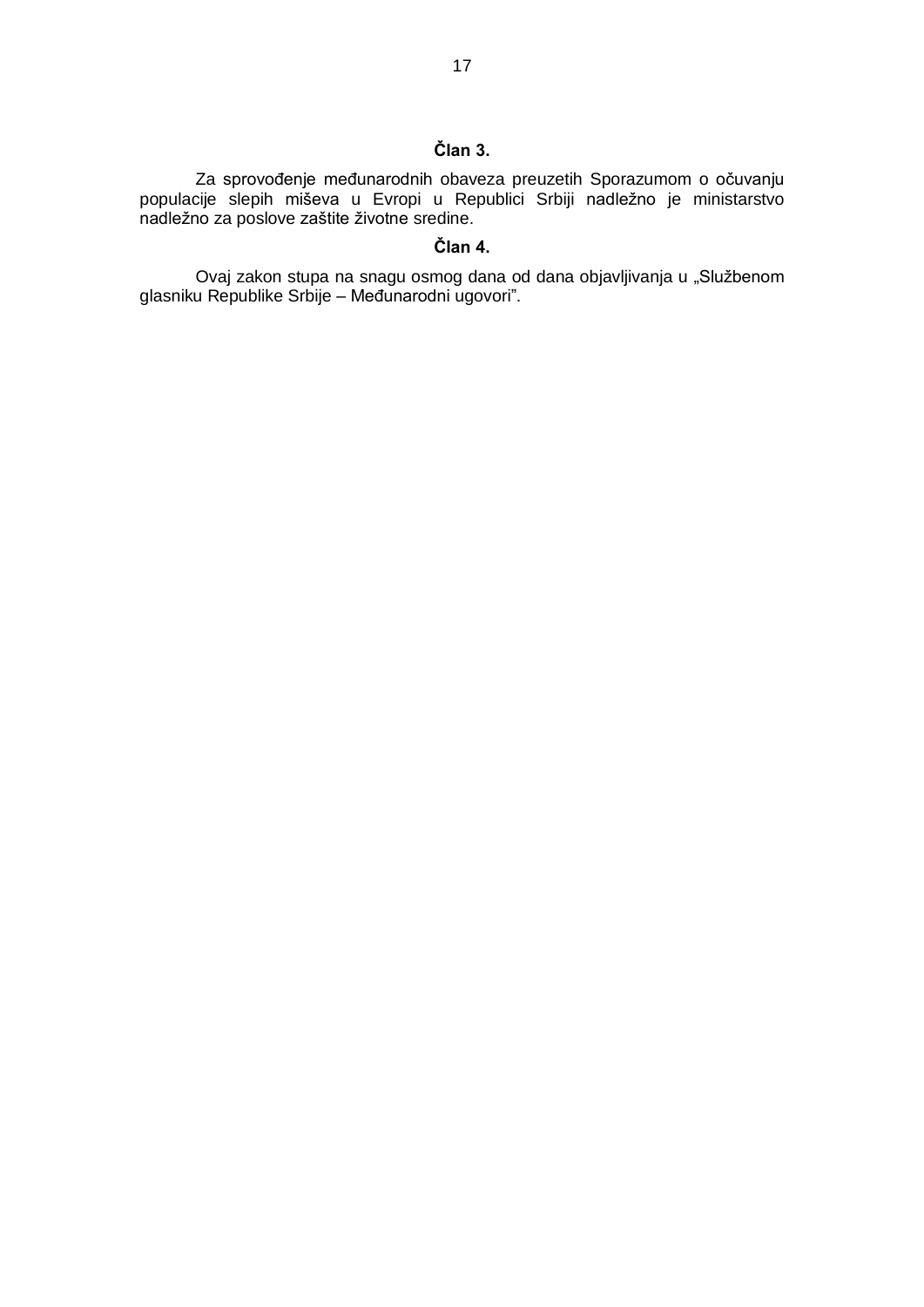### OBRAZLOŽENjE

### I. USTAVNI OSNOV

 Ustavni osnov za donošenje Zakona o potvrđivanju Sporazuma o očuvanju populacije slepih miševa u Evropi sadržan je u odredbama člana 99. stav 1. tačka 4) Ustava Republike Srbije, koji propisuje da Narodna skupština potvrđuje međunarodne ugovore kada je zakonom predviđena obaveza njihovog potvrđivanja.

# II. RAZLOZI ZBOG KOJIH SE PREDLAŽE POTVRĐIVANjE SPORAZUMA

#### Ocena stanja

Sporazum o očuvanju populacija slepih miševa u Evropi – EUROBATS je najznačajniji dokument te vrste u Evropi, koji je nastao u okviru Konvencije o očuvanju migratornih vrsta divljih životinja (CMS - UNEP) i koji predstavlja poseban implementacioni instrument ove konvencije. Sačinjen je još 1991. godine, a stupio na snagu 1994. godine. Sporazum, kroz zakonodavstvo, prosvetu, mere očuvanja i međunarodnu saradnju potpisnika Sporazuma i onih koji još to nisu, ima za cilj zaštitu i očuvanje evropskih populaciju slepih miševa. Danas EUROBATS sporazum obuhvata 52 vrste slepih miševa koje žive na teritoriji Evrope i okolnih graničnih područja Afrike i Azije, a koje na nacionalnim i regonalnim nivoima uživaju najviši stepen zaštite. Sporazumom je obuhvaćena teritorija 66 zemalja, uključujući sve evropske zemlje, ali i delove okolnih zemalja Azije i Afrike. Najznačajnije aktivnosti zemalja potpisnica su monitoring i međunarodne aktivnosti. Cilj panevropskog monitoringa je određivanje trendova populacija i blagovremeno iznalaženje najsvrsishodnuijih mera za rešavanje bilo kog problema koji se ukaže tokom monitoringa. Studija je zasnovama na reprezentativnim vrstama. Međunarodne mere zaštite trebalo bi da su usredsređene na one vrste koje migriraju na najveće distance u Evropi kako bi se uočile i shvatile moguće opasnosti izazvane nekom pojavom ili događajem tokom migracije. U vezi sa tim Savetodavni komitet ima zadatak da istraži dostupne podatke o migracionom ponašanju reprezentativnih vrsta slepih miševa. Rezultati ovih studija bi trebalo da dovedu do jedinstvenog međunarodnog programa za očuvanje najugroženijih vrsta slepih miševa u Evropi.

Od ukupnog broja vrsta slepih miševa koje se nalaze na listi EUROBATS sporazuma, u Republici Srbiji je do sada otkriveno 29, a bar još 4 vrste mogu se smatrati potencijalno prisutnim. Od toga je prema Pravilniku o proglašenju i zaštiti strogo zaštićenih i zaštićenih divljih vrsta biljaka, životinja i gljiva ("Službeni glasnik RS", br. 5/10 i 47/11), svih 29 vrsta na listi strogo zaštićenih vrsta. Zbog toga je za Republiku Srbiju kao teritoriju stalnog prisustva, migratornih koridora i zimovališta slepih miševa od velikog interesa da što pre pristupi Sporazumu. Inače, u svojstvu aktivnog posmatrača sa pravom glasa Republika Srbija je na poziv EUROBATS Sekretarijata u rad Savetodavnog komiteta uključena još 2000.godine. Na sastanke članica je takođe redovno pozivan predstavnik Republike Srbije, a od 2001. godine redovno su od strane eksperata, odnosno naučne kontakt osobe dostavljani nacionalni izveštaji o sprovođenju načela sporazuma na teritoriji Republike Srbije.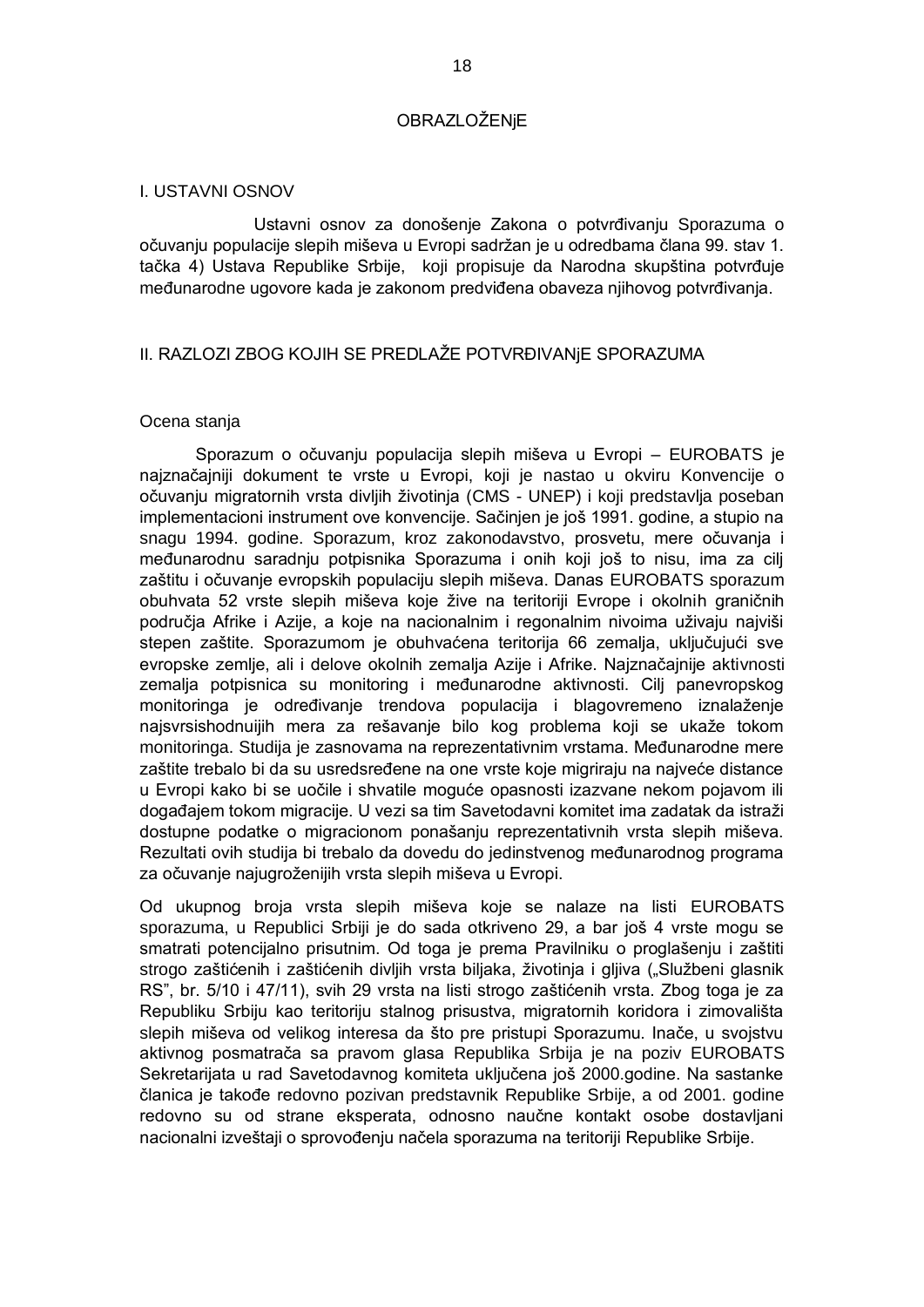U konzervaciono – zaštitarskom smislu svaka država članice Konvencije o očuvanju migratornih vrsta divljih životinja treba da životnje koje su u Dodatku II strogo zaštiti, kao i da primenjuje odredbe vezane za njihovo očuvanje na nacionalnom i međunarodnom nivou. Kao zemlja sa brojnim staništima i skloništima slepih miševa, koje predstavljaju utočište velikom broju ovih sisara Srbija je u obavezi da štiti i unapređuje njihove populacije, što je potvrđeno i regulativom kako na međunarodnom nivou tako i nacionalnom.

Pristupanje Sporazumu omogućava i olakšava internacionalni aspekt očuvanja i zaštite, ali i njihovo unapređenje putem pristupa različitim evropskim fondovima za istraživačke i naučno – ekološke projekte.

Pristupanje sporazumu podrazumeva proučavanje biologije i ekologije slepih miševa kao i njihov monitoring, bolje sprovođenje mera zaštite staništa, skloništa i zaštićenih područja, što opet treba da dovede do unapređenja zaštite i očuvanja slepih miševa. Pristupanjem sporazumu naša zemlja bi konkurisanjem za različite međunarodne projekte, bila u mogućnosti da ostvari finansijska sredstva koja bi se mogla iskoristiti za organizovanje kampova obuke (stanovništva, članova nevladinih organizacija), obrazovanja i podizanja svesti o zaštiti i očuvanju slepih miševa.

Korist od pristupanja Sporazumu je višestruka, kako za slepe miševe i prirodu, tako i za razvijanje ekološki kompatibilnog ponašanja u smislu održivog korišćenja resursa, kao i za dalje kreiranje politike zaštite prirode u Srbiji i primenu mera i odredaba za zaštitu i očuvanje svih migratornih vrsta životinja, posebno slepih miševa.

Zaštita i očuvanje slepih miševa u Republici Srbiji uređeni su: Zakonom o potvrđivanju Konvencije o očuvanju migratornih vrsta divljih životinja ("Službeni glasnik RS", broj 102/07), Zakonom o zaštiti prirode ("Službeni glasnik RS", br. 36/09, 88/10, 91/10 i 14/16), Pravilnikom o proglašenju i zaštiti strogo zaštićenih i zaštićenih divljih vrsta biljaka, životinja i gljiva ("Službeni glasnik RS" br. 5/10, 47/11 i 98/16) i Pravilnikom o prekograničnom kretanju i trgovini zaštićenim vrstama ("Službeni glasnik RS", br. 99/09 i 6/14 ).

Nadležni organ za sprovođenje Sporazuma u Republici Srbiji je Ministarstvo zaštite životne sredine Republike Srbije.

Imajući u vidu odredbe Sporazuma ocenjuje se da isti neće bitno uticati na izmenu zakonodavstva.

### Cilj i značaj

Osnovni principi Sporazuma zasnivaju se na sledećem: preduzimanje mera za očuvanje populacija slepih miševa i njihovih staništa, kao i njihovo upravljanje; preduzimanje dodatnih mera i aktivnosti u cilju sprečavanja da bilo koja vrsta slepih miševa postane ugrožena; podsticanje svih oblika istraživanja njihovih populacija; preduzimanje hitne zaštite vrsta koje su ugrožene.

Države članice ovog sporazuma obavezuju se da:

zabrane namerno hvatanje, držanje ili ubijanje slepih miševa, osim ukoliko za navedene radnje postoji dozvola nadležnog organa;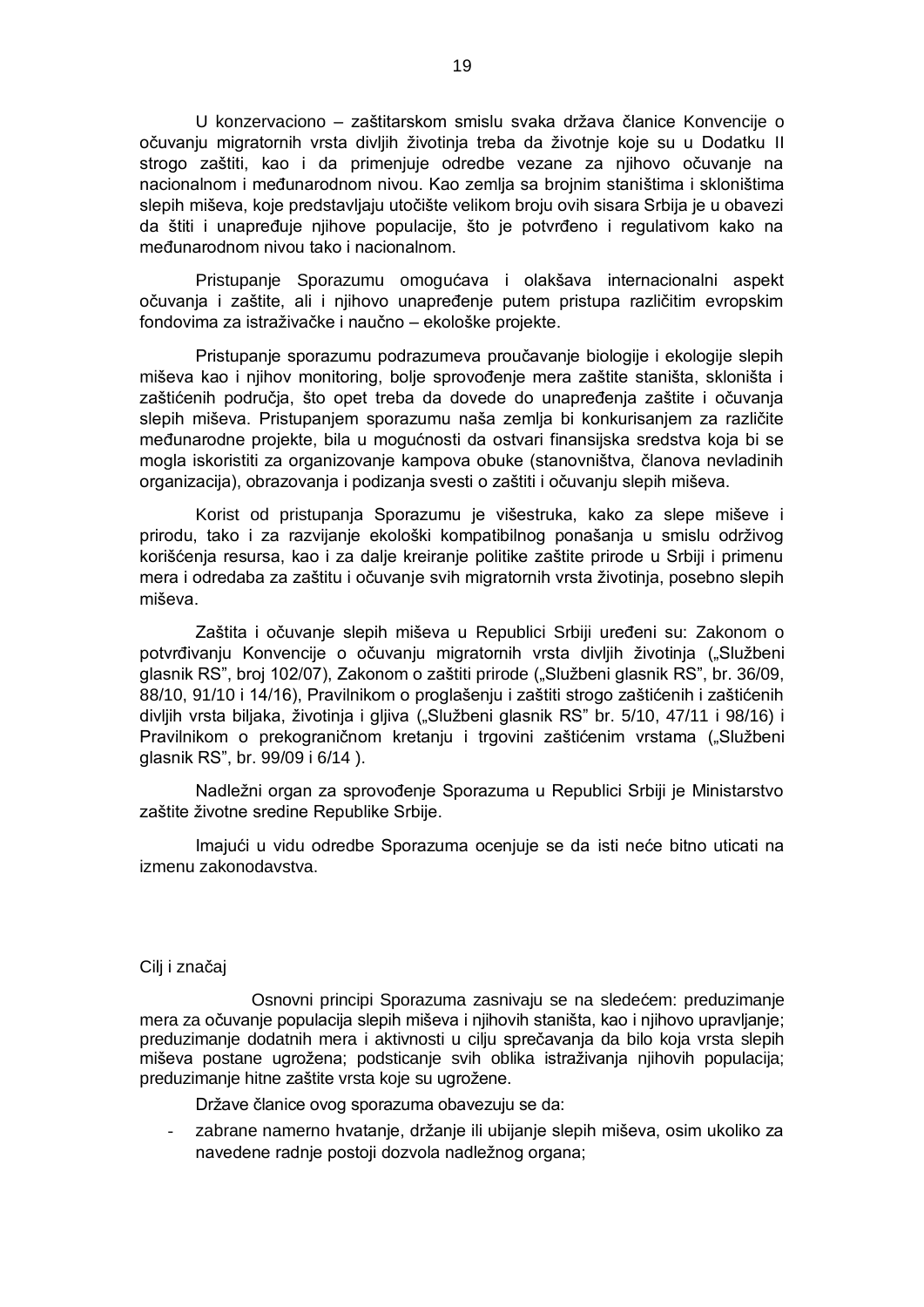- određuju i štite lokalitete u okviru svoje nadležnosti koji su značajni za status očuvanja, uključujući zaklone, hranilišta i zaštitu slepih miševa;
- posvete posebnu pažnju staništima koja su značajna za slepe miševe;
- preduzimaju odgovarajuće mere za promovisanje zaštite slepih miševa i podizanja javne svesti o značaju očuvanja slepih miševa;
- dodeljuju odgovarajućem telu zaduženja u cilju pružanja saveta u vezi očuvanja i upravljanja slepim miševima unutar sopstvene teritorije, posebno kada se to odnosi na slepe miševe u zgradama;
- preduzimaju dodatne radnje neophodne u zaštiti populacije slepih miševa;
- promovišu istraživačke programe za očuvanje i upravljanje slepim miševima i međusobno se konsultuju;
- razmatraju potencijalne uticaje pesticida na slepe miševe i nastoje da zamene hemikalije za obradu drveta, koje su veoma toksične za slepe miševe, sigurnijim alternativama.

Naša zemlja je jedna od tzv. država-areala, odnosno država koja ima jurisdikciju nad delom areala populacija slepih miševa obuhvaćenih ovim sporazumom, zbog čega su druge zemlje zainteresovane za zajedničku saradnju na njihovom očuvanju, što bi doprinelo ukupnim naporima zaštite biodiverziteta u Republici Srbiji. Isto se odnosi i na stručni i naučno-istraživački rad u ovoj oblasti.

U potencijalno ugrožene vrste spadaju i slepi miševi te je koordiniranim radom i u saradnji sa ostalim zemljama potrebno preduzeti mere zaštite i planskog korišćenja ovih vrsta.

Pristupanje Republike Srbije ovom sporazumu je od posebnog značaja za očuvanje naših najugroženijih migratornih vrsta, odnosno potencijalno ugroženih vrsta slepih miševa, tako da su za njihovo očuvanje od presudnog značaja mere zaštite koje preduzimaju zemlje koje su za ove vrste "države – areala".

Pokretanje procedure i instrumenata koji će uskoro dovesti do pripreme i pristupanja EUROBATS sporazumu, neophodno je za dalje kreiranje politike zaštite prirode u Srbiji i primenu mera i odredaba za zaštitu međunarodno važnih vrsta slepih miševa.

Pristupanjem Sporazumu Republika Srbija bi se uključila u međunarodni sistem zaštite i očuvanja populacija slepih miševa i njihovih staništa.

III. OSNOVNA PITANjA KOJA SE UREĐUJU SPORAZUMOM

Sporazum ima 14 članova i 1 aneks kojim se obuhvataju geografsko područje primene i vrste slepih miševa koje nastanjuju Evropu i neevropske države areala, koje su predmet uređivanja Sporazumom.

Osnovna pitanja koja se uređuju ovim sporazumom su:

1) područje primene, odnosno geografsko područje primene ovog sporazuma koje je područje populacija slepih miševa, odnosno populacija CHIROPTERA kako su navedene u Aneksu 1, koje nastanjuju Evropu i neevropske države areala (član 1);

2) opšte odredbe, odnosno značenje termina koji se koriste u Sporazumu (član 2);

3) osnovne obaveze na kojima se zasniva Sporazum (član 3):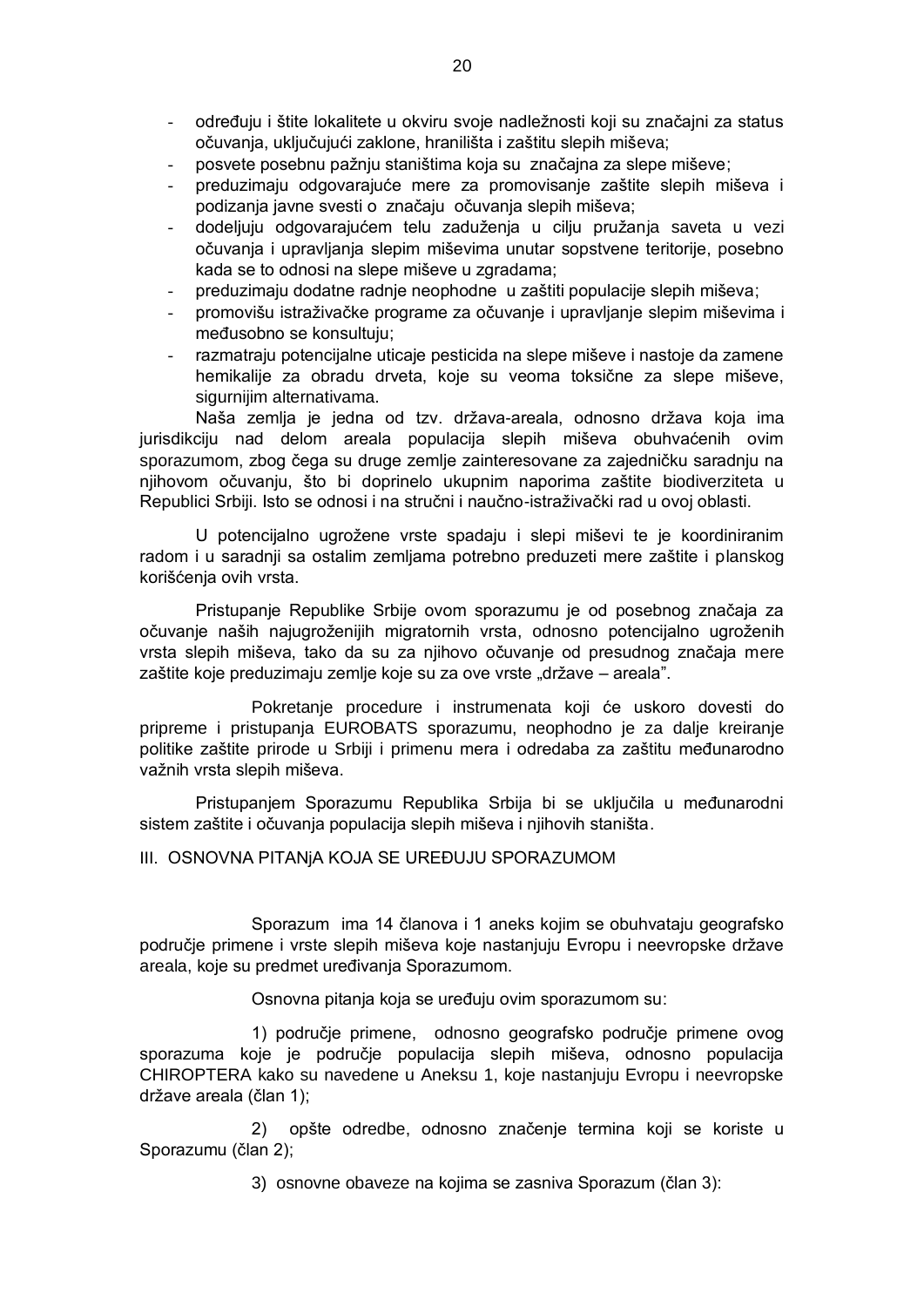Pristupanjem Sporazumu, Strane ugovornice se obavezuju da će nastojati da:

- zabrane namerno hvatanje, držanje ili ubijanje slepih miševa, osim ukoliko za navedene radnje postoji dozvola nadležnog organa;
- određuju i štite lokalitete u okviru svoje nadležnosti koji su značajni za status očuvanja, uključujući zaklone, hranilišta i zaštitu slepih miševa;
- posvete posebnu pažnju staništima koja su značajna za slepe miševe;
- preduzimaju odgovarajuće mere za promovisanje zaštite slepih miševa i podizanja javne svesti o značaju očuvanja slepih miševa;
- dodeljuju odgovarajućem telu zaduženja u cilju pružanja saveta u vezi očuvanja i upravljanja slepim miševima unutar sopstvene teritorije, posebno kada se to odnosi na slepe miševe u zgradama:
- preduzimaju dodatne radnje neophodne u zaštiti populacije slepih miševa;
- promovišu istraživačke programe za očuvanje i upravljanje slepim miševima i međusobno se konsultuju;
- razmatraju potencijalne uticaje pesticida na slepe miševe i nastoje da zamene hemikalije za obradu drveta, koje su veoma toksične za slepe miševe, sigurnijim alternativama;
	- 4) sprovođenje na nacionalnom nivou, gde svaka Strana (član 4):
- usvaja i sprovodi one zakonodavne i administrativne mere koje su potrebne u svrhu stupanja ovog sporazuma na snagu;
- može da usvoji i strožije mere za očuvanje slepih miševa;
	- 5) Sastanak Strana, odnosno povremeno zasedanje Strana (član 5):

Strane Sporazuma, koje jedino imaju pravo glasa, usvajaju poslovnik o radu i finansijske odredbe za svoje sastanke, uključujući i odredbe o budžetu i skalu doprinosa za naredni obračunski period, dvotrećinskim glasanjem za navedena pravila i tročetvrtinskim ukoliko se donose odluke vezane za obračun.

Ako smatraju da je potrebno, Strane mogu na sastancima osnovati naučne i druge radne grupe.

Države areala ili Regionalna organizacija ekonomske integracije, koje nisu Strane, kao i Sekretarijat Konvencije, Savet Evrope i ostale međunarodne organizacije i agencije mogu biti posmatrači;

6) izveštaji o sprovođenju Sporazuma (član 6): koje (svaka Strana) na svakom sastanku Strana predstavljaju, a koji se prosleđuju Stranama najmanje 90 dana pre otvaranja redovnog sastanka;

7) izmene i dopune Sporazuma (član 7), odnosno Amandman Sporazuma koji nije amandman na anekse Sporazuma usvaja se dvotrećinskom većinom Strana koje su prisutne i glasaju, odnosno stupa na snagu (za Strane koje su ga prihvatile) 60 dana nakon deponovanja instrumenta prihvatanja kod Depozitara, a nakon toga, za Stranu stupa na snagu 30 dana nakon deponovanja instrumenta o prihvatanju amandmana kod Depozitara. Izmene aneksa ili dodatni aneks Sporazuma usvajaju se dvotrećinskom većinom Strana koje su prisutne i glasaju i stupa na snagu za sve Strane šezdeset dana nakon datuma njihovog usvajanja na Sastanku Strana, osim za strane koje izraze rezervu, odnosno i za takvu stranu ukoliko povuče rezervu a u roku od šezdeset dana nakon povlačenja rezerve.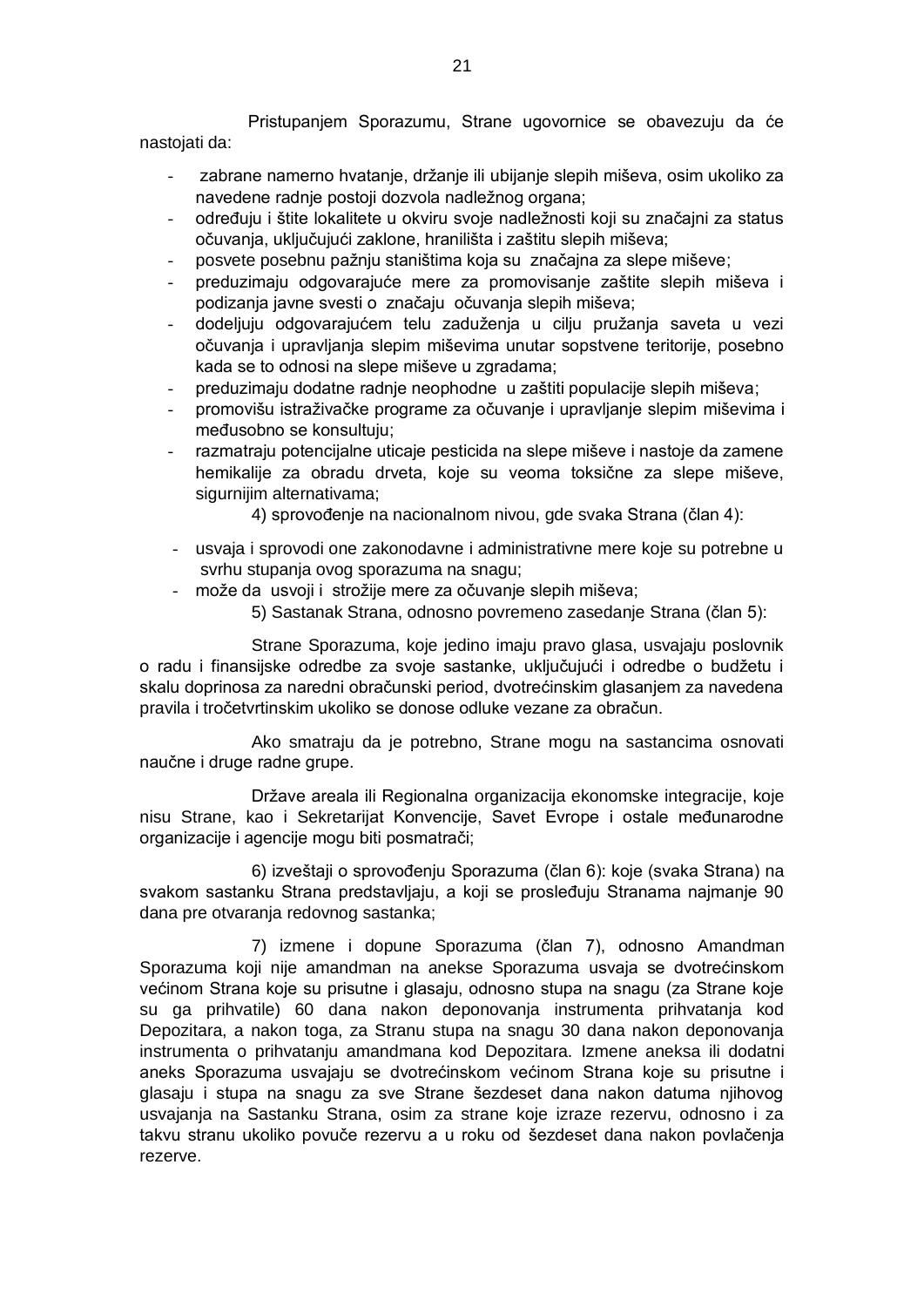Svaka država koja postaje Strana ovog sporazuma nakon stupanja na snagu amandmana, ako ta država ne izrazi drugu nameru:

(a) smatraće se Stranom ovog sporazuma sa amandmanom; i

(b) smatraće se Stranom neizmenjenog Sporazuma, u odnosu na svaku Stranu koja se ne obavezuje ovim amandmanom;

8) rezerve, koje se ne mogu izraziti kao generalne rezerve u odnosu na odredbe Sporazuma, već kao konkretne rezerve u pogledu bilo koje pojedine vrste slepih miševa obuhvaćene ovim sporazumom (član 8);

9) rešavanje sporova između dve ili više Strana putem pregovora (član 9);

10) potpisivanje, ratifikacija, prihvatanje, odobravanje, odnosno otvorenost državama areala, odnosno regionalnim ekonomskim integracijama za potpisivanje Sporazuma bez zadržavanja prava u pogledu ratifikacije, prihvatanja ili odobrenja ili sa zadržavanjem prava u pogledu potvrđivanja, prihvatanja ili odobrenja, nakon čega sledi potvrđivanje, prihvatanje ili odobrenje. Instrumenti ratifikacije, prihvatanja, odobravanja ili pristupanja deponuju se kod Depozitara (član 10);

11) pristupanje, odnosno Sporazum je otvoren za pristupanje Državama areala ili regionalnim organizacijama ekonomske integracije, dan nakon stupanja istog na snagu, deponovanjem instrumenata o pristupanju kod Depozitara (član 11);

12) stupanje na snagu, odnosno Sporazum stupa na snagu 90 dana nakon što pet Država areala postanu njegove Strane, bez zadržavanja prava u pogledu ratifikacije, prihvatanja ili odobrenja ili sa zadržavanjem prava u pogledu potvrđivanja, prihvatanja ili odobrenja. Nakon toga, stupa na snagu za državu potpisnicu, ili državu pristupnicu, trideset (30) dana nakon deponovanja njenih instrumenata o ratifikaciji, prihvatanju, odobrenju ili pristupanju (član 12);

13) otkazivanje Sporazuma koje svaka Strana može da izvrši pismenim obaveštenjem Depozitaru u bilo koje vreme. Povlačenje stupa na snagu u roku od dvanaest meseci nakon što Depozitar primi obaveštenje. Sporazum ostaje na snazi najmanje deset godina, a nakon toga prestaje da važi onoga dana kada ostane manje od pet Strana (član 13);

14) depozitar, odnosno Vlada Ujedinjenog Kraljevstva (član 14).

### Aneks Sporazuma

Aneks 1 obuhvata vrste slepih miševa koje nastanjuju Evropu, a na koje se primenjuje Sporazum (revidiran na sedmom sastanku Strana u Briselu, održanom u periodu od 15. do 17. septembra 2014. godine).

Amandman Sporazuma o očuvanju populacija slepih miševa u Evropi, (kojim je naziv "Sporazum o očuvanju slepih miševa u Evropi" promenjen u "Sporazum o očuvanju populacija slepih miševa u Evropi") i precizirana je procedura donošenja izmena i dopuna Sporazuma.